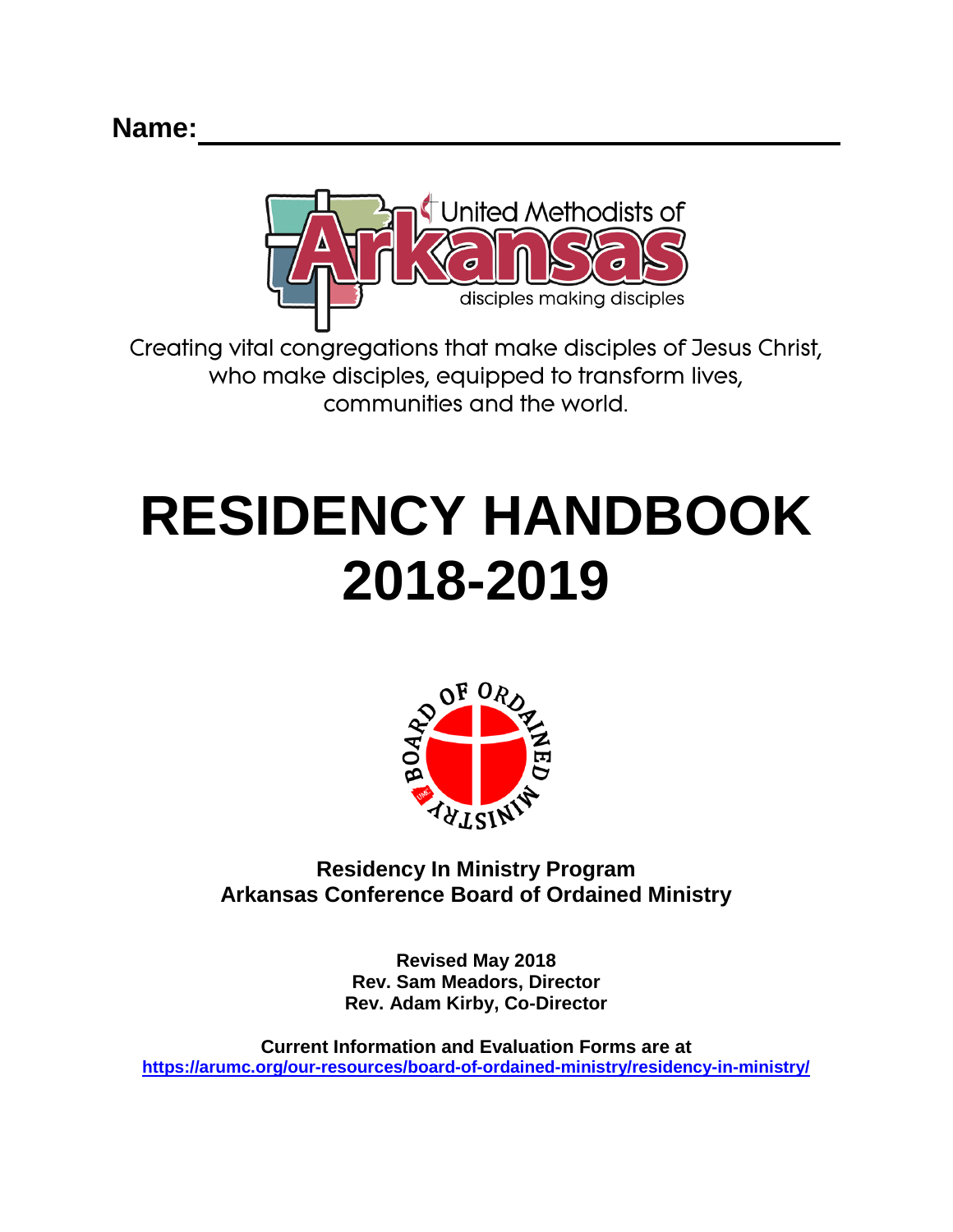

## **RESIDENCY HANDBOOK**

## **Table of Contents**

| <b>CONTACT INFORMATION</b>                                            | 3  |
|-----------------------------------------------------------------------|----|
| <b>RESIDENCY IN MINISTRY PROCESS</b>                                  | 4  |
| A SHORT OVERVIEW OF THE RESIDENCY PROCESS                             | 6  |
| <b>RESIDENCY REQUIREMENTS AND RESPONSIBILITIES</b>                    | 8  |
| <b>CREATING ANNUAL MINISTRY SMART GOALS</b>                           | 19 |
| <b>EVALUATION OF RESIDENTS</b>                                        | 21 |
| <b>ORDINATION &amp; FULL CONNECTION PRIMARY REQUIREMENT CHECKLIST</b> | 26 |
| <b>QUICK LIST: BOM PROVISIONAL ASSIGNMENTS</b>                        | 29 |
| <b>ACKNOWLEDGEMENT OF RECEIPT: THE 2018-2019 RIM HANDBOOK</b>         | 32 |
| <b>ADDENDUM 1: FEEDBACK ON A SERMON</b>                               | 33 |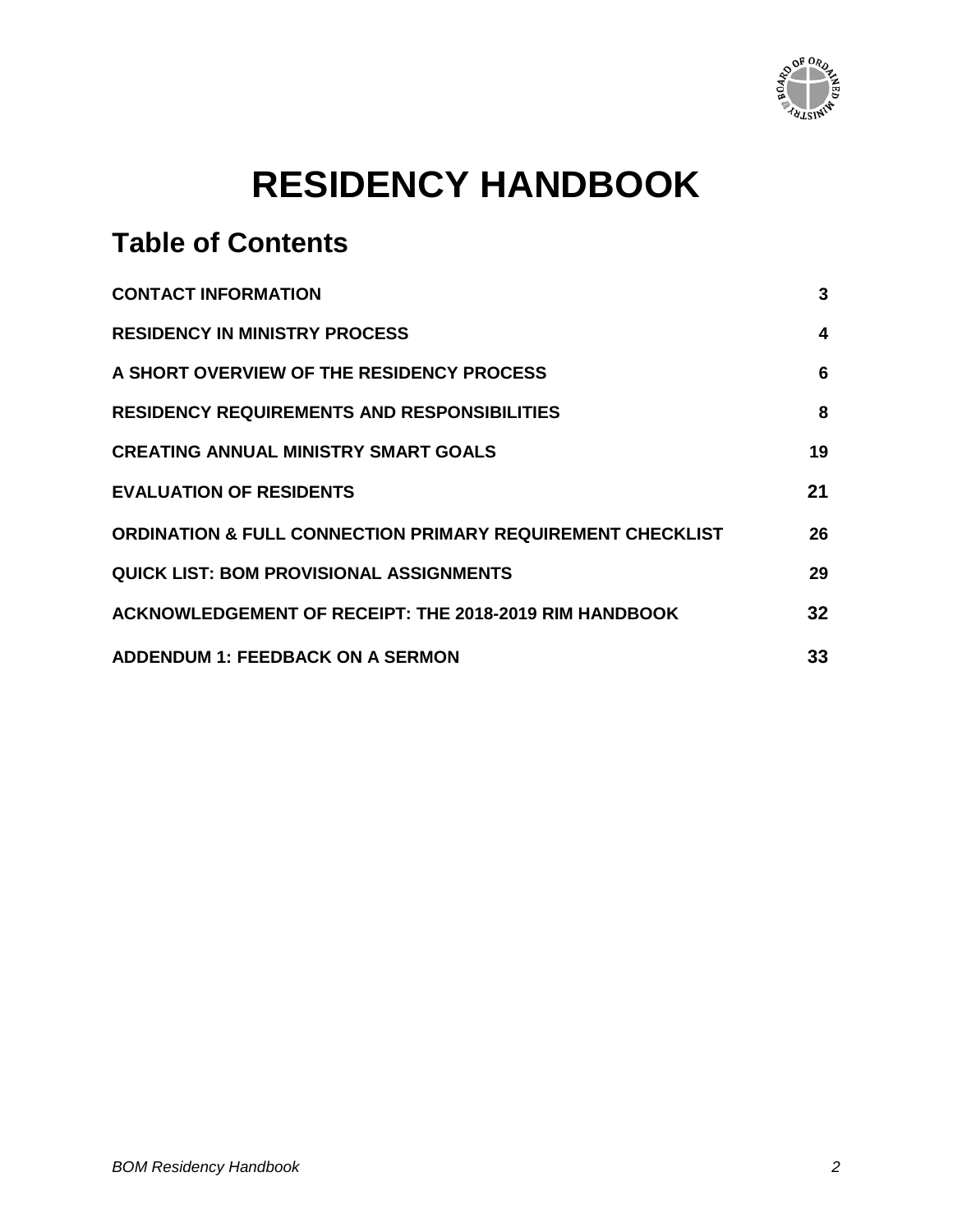

## **CONTACT INFORMATION**

## **Residency In Ministry Program Leadership Team**

Rev. Sam Meadors, Program Director [samantha.meadors@arumc.org](mailto:blake.bradford@arumc.org) [BOMresidency@arumc.org](mailto:BOMresidency@arumc.org)

Rev. Adam Kirby, Program Director [adam.kirby@arumc.org](mailto:adam.kirby@arumc.org)  Primary Appointment:

Primary Appointment: A-State Wesley Foundation Secondary Appointment: Cornerstone UMC - Jonesboro (501) 650-0565 mobile

Central High School Secondary Appointment: First UMC - Little Rock (501) 749-3575 mobile

## **Arkansas Conference BOM**

#### **Administrator of the Office of Ordained Ministry Board of Ordained Ministry Secretary** *(Receives all the assignments)*

Nancy Meredith Arkansas Conference Office of Ordained Ministry 800 Daisy Bates Drive Little Rock, AR 72202-3770 Toll Free: 877-646-1816 Office: 501-324-8033 Fax: 501-324-8018 [nmeredith@arumc.org](mailto:nmeredith@arumc.org) [BOM@arumc.org](mailto:BOM@arumc.org)

Board of Ordained Ministry, Chair Rev. Pam Estes Magnolia FUMC 320 West Main Street Magnolia, AR 71753 (870)234-4530 [BOMchair@arumc.org](mailto:BOMchair@arumc.org) [pam.estes@arumc.org](mailto:pam.estes@arumc.org)

#### **Ministerial Assessment Specialist** (Psychological & Background Checks)

<span id="page-2-0"></span>Rev. John Embrey Greenwood UMC P.O. Box 548 Greenwood, AR 72936 (479)996-6397 [BOMassessment@arumc.org](mailto:BOMassessment@arumc.org)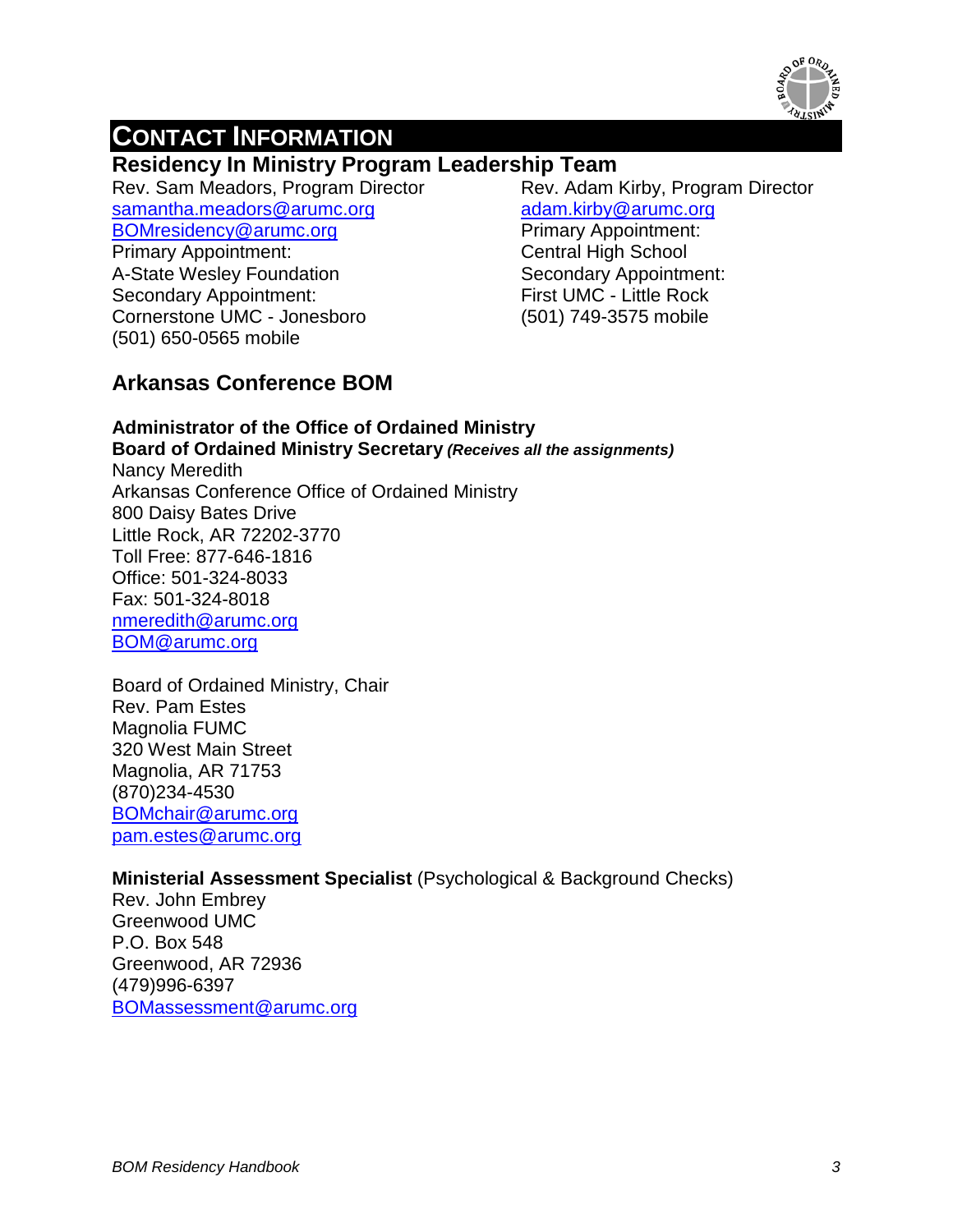

## **RESIDENCY IN MINISTRY PROCESS**

Commissioned provisional ministers who:

- have completed all educational requirements
- received a full-time appointment (less than full time appointments are considered on a case-by-case basis)
- and are seeking full membership and ordination in the Arkansas **Conference**

shall enter a Residency in Ministry (RIM) Process. It is the responsibility of the Board of Ordained Ministry to nurture and evaluate those persons who are provisional members of the Arkansas Annual Conference.

#### **"The mission of the United Methodist Church is to make disciples of Jesus Christ for the transformation of the world."**

#### **Our Arkansas Annual Conference Trajectory for the coming years: "Creating vital congregations that make disciples of Jesus Christ, who make disciples, equipped to transform lives, communities and the world."**

Together as United Methodists of Arkansas, we live out this mission and this trajectory. The Residency in Ministry process seeks to fulfill this mission by fulfilling the following goals:

- 1. Provide the BOM with the evaluative tools necessary to gauge the effectiveness of provisional members seeking ordination and full connection.
- 2. Assist provisional members in their transition into ministry, guiding them into deeper fruitfulness and effectiveness in becoming excellent and passionate clergy, toward the goal of fulfilling the mission of the UMC and the Arkansas Conference.
- 3. Create opportunities for communities of practice for peer group learning, discipleship, and support among the residents.

It is clear from studies of career stages that early patterns and attitudes become basic for a person's self-confidence and view of his/her ministry. Your way of understanding your vocation as a United Methodist Minister is created during this time, and research shows that it will last during the whole of your ministry. Some persons have been scarred by real or imagined failure during this period and never recover their confidence. The value of the Residency Process cannot be over-estimated. This is the time that you set habits, styles, and inclinations for a lifetime of ministry. Through the Residency Team and your Residency peers, the Board of Ordained Ministry (BOM) offers provisional ministers a curriculum that supports the practice and work of their ministry as servant leaders, to contemplate the grounding of ordained ministry, and understand the covenant ministry in the life of the Arkansas Conference of the UMC. Successful completion of this process is a requirement for ordination as a deacon or elder in full connection in the Arkansas Conference.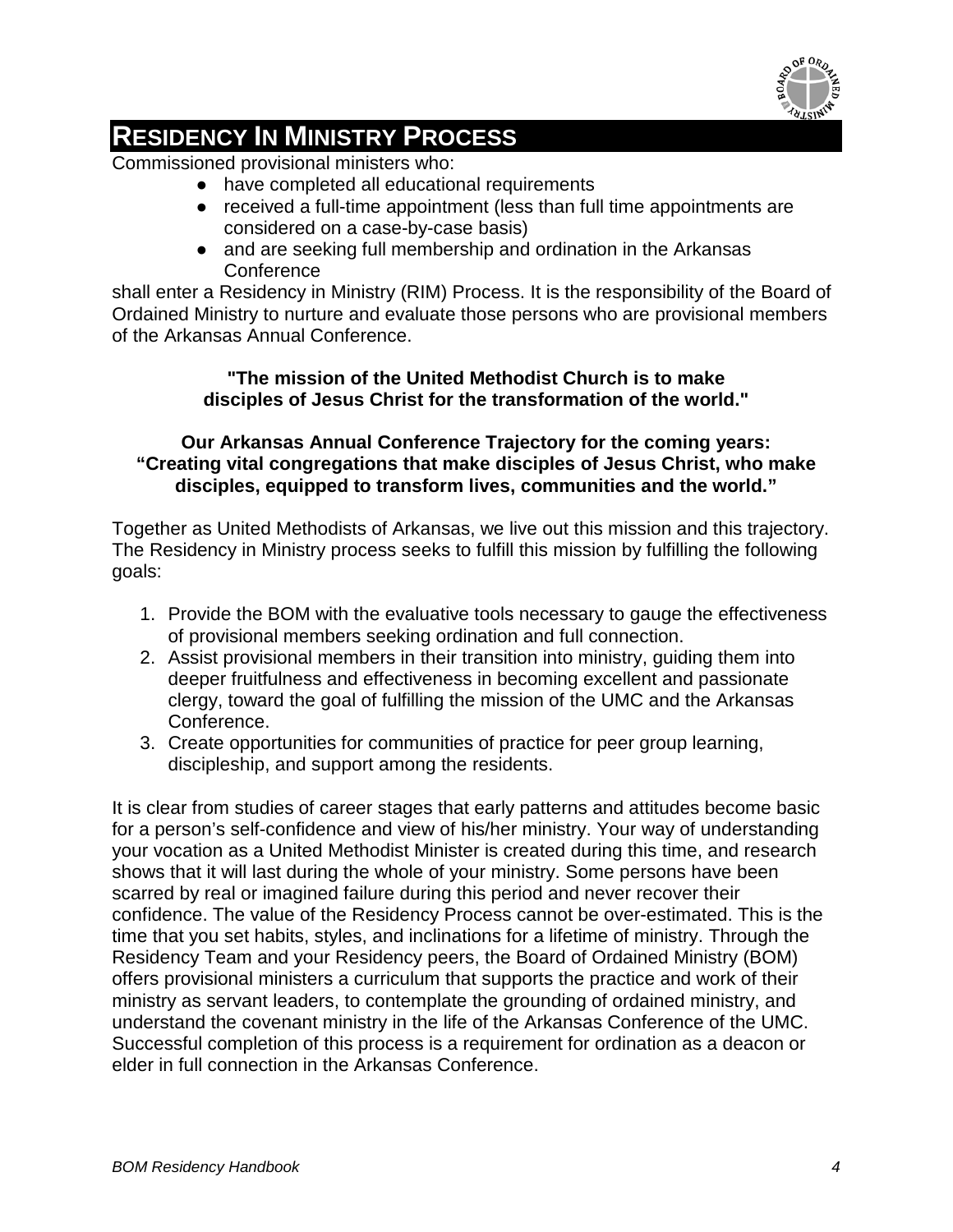

In accordance with recent and existing General Conference decisions, residency is a 2- 8 year process. The BOM expects that the average length of residency will be 3 years, but the new RIM process will not be designed with a 2-year or 3-year "default" calendar. Instead, the process will allow flexibility so that you, the resident, are assisted with the tools you need to transition into effective ministry as an ordained United Methodist minister in full connection. Also, it will allow the people of the BOM to have the evaluative tools we need to assess your effectiveness in ministry. **Two years of effective ministry in a single appointment as a Resident is the minimum time required to complete the Arkansas Conference Residency Process.** It is the responsibility of the Resident to complete assignments and be present at meetings and interviews.

Some notes from the Residency in Ministry Program Team:

- 1. We seek to serve Christ together. Our prayer is that this RIM Process will provide you with a rich experience as you transition into full-time ministry as a servant of Jesus through the ministries of the UMC.
- 2. If your appointment status is changed during the year between sessions of Annual Conference, it is imperative that you contact the RIM Program Director in order that your assignments and processes be updated and your provisional residency status be determined. It is the resident's responsibility to keep the RIM Program Director informed of any changes of appointment.
- 3. All communications from the BOM will go to your @ARUMC.org address. Please check this address regularly, or work with the Conference office to have all @ARUMC.org email automatically forwarded.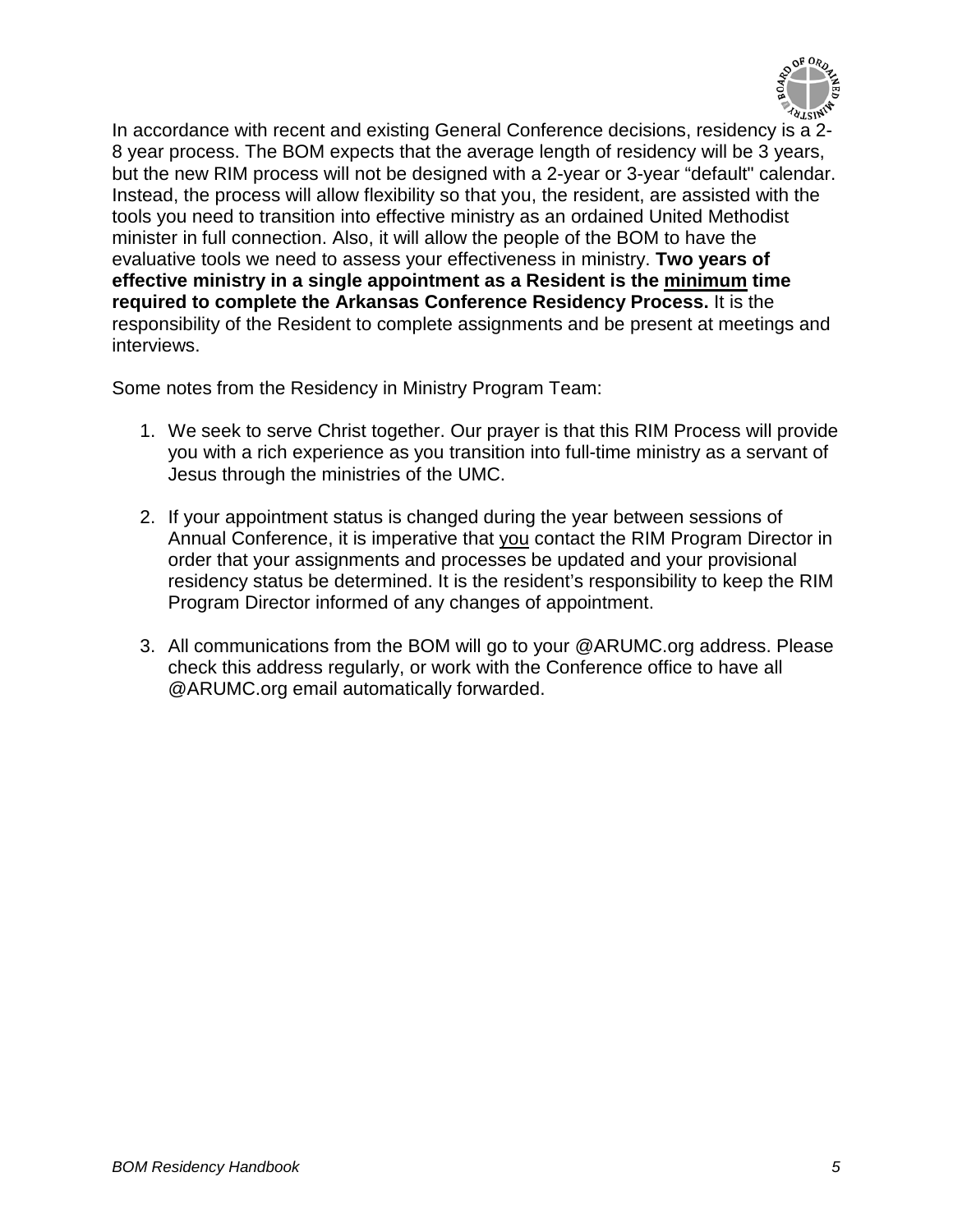

## <span id="page-5-0"></span>**A SHORT OVERVIEW OF THE RESIDENCY PROCESS**

The Arkansas Conference seeks to grow excellent and passionate clergy. The BOM will assign sermons to be preached, sociological explorations of your mission field to be done, and a Fruitfulness Project to be evaluated. Throughout the program, residents are assessed as to their gifts, readiness and effectiveness in ministry. This RIM process is coordinated and supervised by the Residency Team of the Conference BOM and shall be in full accordance with the disciplinary requirements and such other requirements as deemed necessary by the Annual Conference (2016 Discipline, ¶326).

The requirements of the RIM Process are derived from both *The Book of Discipline of the United Methodist Church* and the rulings of The Arkansas Annual Conference. In addition to the mandates of the general church, the conference requires complete participation in its own RIM process under the supervision of the Residency Team of the Conference BOM. The Chairpersons of the Residency Team will communicate annually with the BOM concerning the progress of the Resident. The Residency Team of the BOM has designed a program of peer group meetings, evaluations, and other requirements, which must be completed by the Resident. The process requires the Resident to actively participate in illuminating, evaluating, and reflecting on the practice of ministry and the disciple-making mission of the United Methodist Church. The Resident must attend all meetings and produce all paperwork on time. Successful completion of the residency program and its assignments is the responsibility of the Resident.

The RIM program is comprised of three primary elements:

#### **1. Multiple 24 hour working gatherings**

One requirement of the Residency in Ministry program is attendance at four 24-hour working gatherings hosted by the Residency in Ministry team. Gatherings will be held every other month and attendance is mandatory. During these gatherings, the focus will be upon peer learning, spiritual/vocational formation, and discernment. Working gatherings will concentrate upon four areas- Fruitfulness, Vocation, Leadership, and Theology. Residents will be expected to be prepared for discussions by providing work, reading any assigned materials, and participating fully in discussions. Failure to do so will be reflected in evaluations by the Residency team.

#### **2. Online Residency Learning Cohort Meetings**

In months without a 24 hour working gathering, residents will meet online in a small group to discuss their struggles, successes, and learnings in their ministry setting as pertains to their assignments for residency. These small group meetings will continue the conversations and work from the working gatherings and will focus upon areas of fruitfulness, leadership, vocation, and theology.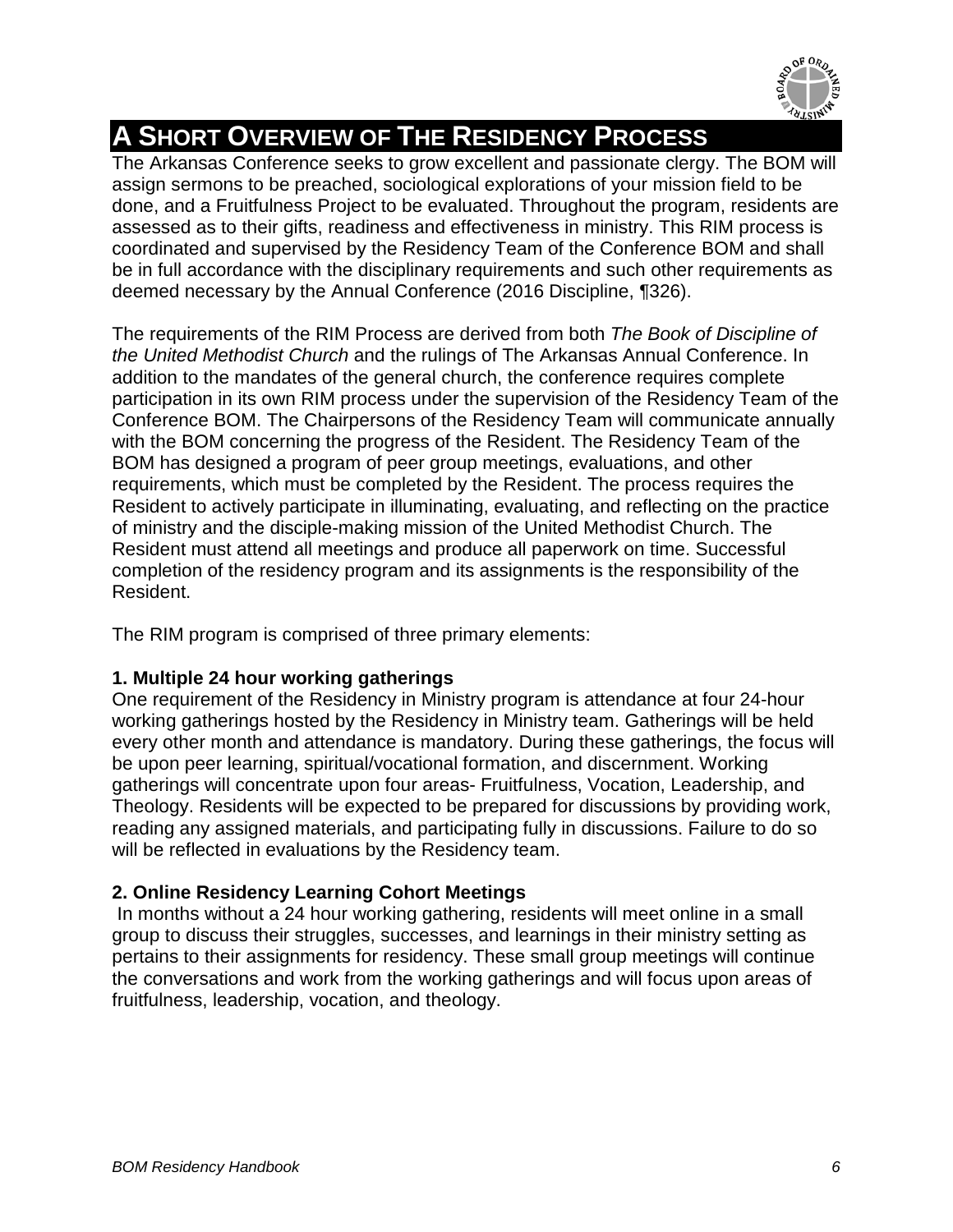

#### **3. Assignments and Annual Board of Ordained Ministry Interviews**

By January 31 of each year, materials are due to the Board of Ordained Ministry Administrator in preparation for the yearly interview/retreat with the BOM. Some basic assignments include:

- In the first year, a biblically based sermon that includes in its content the Wesleyan view of prevenient grace and a sociological exploration of your mission field.
- In the second year, answers to the doctrinal questions required for conference membership.
- In the third through eighth year, other assignments may be required by the BOM.
- $\bullet$  In the year seeking ordination (year 2 year 8), a Fruitfulness Project that demonstrates fruitfulness in carrying out the church's mission of "Making Disciples for the Transformation of the World" is required.
- Every year, you will submit evaluation forms from your ministry setting and supervisors, along with ministry goals.

Specific details on all of these and other requirements are found throughout this handbook. It is the responsibility of the Resident to be sure that all these elements are completed and on time. The focus of the residency process is the work of ordained ministry and reflection on the practical aspects of being a servant leader in the United Methodist Church. At this stage of provisional membership, ministerial effectiveness and fruitfulness are the focus of the BOM and the Residency Team. The Resident will reflect on his/her own ministry using the feedback from the SPRC, the Residency Team, the Cabinet, the Center for Vitality, and other concerned parties.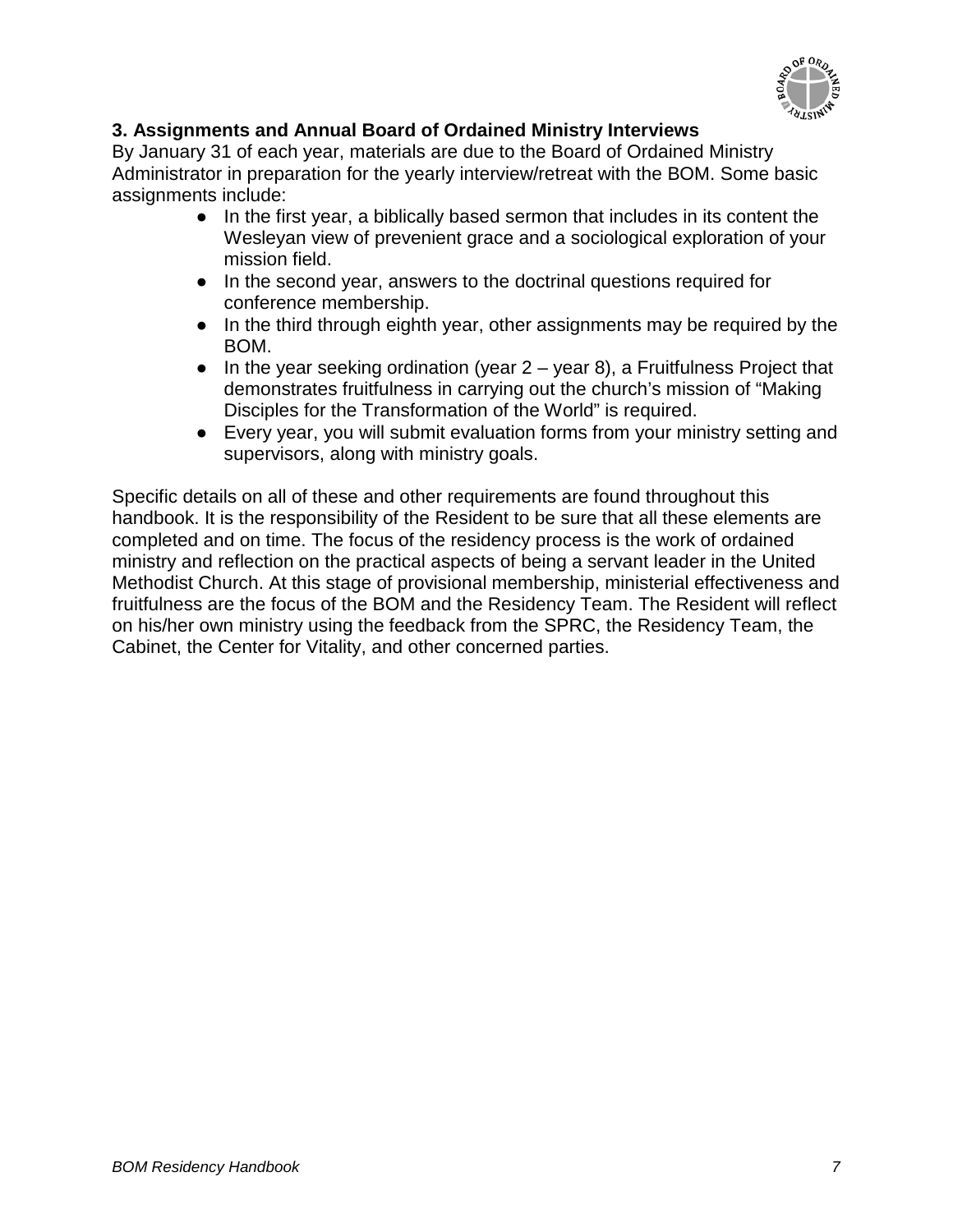

## **RESIDENCY REQUIREMENTS AND RESPONSIBILITIES**

#### **Some notes for all assignments:**

- Use the following digital title process for pdf file names: Lastname.firstname.assignment.year.pdf. For example: Doe.Jane.Sermon.2019.pdf
- Format on letter sized 8.5x11.
- Please use Times New Roman (or similar) 12 pt. font and 1.5 space with one inch margins
- Include your Name & Page Number on each page (Use the "footer" or "header" function for this)
- The year of the residency program (1st, 2nd,  $3^{rd}...$   $8^{th}$ ) and a description of the assignment at the top of the first page or the assignment.
- Use ONLY the PDF format for Online Drive or email submissions of written documents.
- Assignments submitted incorrectly may make it impossible for the BOM to distribute the assignment to readers, and therefore may require resubmission.
- Videos & written materials should be uploaded to the BOM via the ARUMC.org's online drive. The BOM administrator will supply residents with a personal link and instructions for video upload.
- Use your ARUMC.org address for all assignment submissions for the January due dates. You will receive directions on using the ARUMC online Google drive from the BOM Administrator.

In order to assist the Resident in acquiring "how-to skills" and holy habits in full time ministry and meet all the requirements for reception into membership in full connection and ordination, the Resident is charged with the following responsibilities:

## **1. Residency Learning Cohort:**

One purpose of the Residence Process of the Arkansas Annual Conference is to surround each Residency Member with supportive groups in order to learn and grow in their experience of ministry. The Residency Learning Cohort (RLC) is a group that can help the Resident face the possibilities and challenges of ordained ministry and his/her growth in that ministry. The RLG is composed of members of the resident's commissioning class or year of participation in the residency in ministry program (1st years, 2nd years, and 3rd+ years). These groups will meet at 24 hour working gatherings and online meetings.

While the RLC is supportive in the work and challenges of ministry, this group is not designed to be a covenant group or spiritual accountability group. Residents are therefore encouraged to reach out to other local pastors or engage in clergy peer groups in their area. Participating in ministry support groups with other pastors is vital to the prolonged success of a pastor in ordained ministry. It is required that the Resident meets regularly and participates actively with their RLC at the prescribed meetings.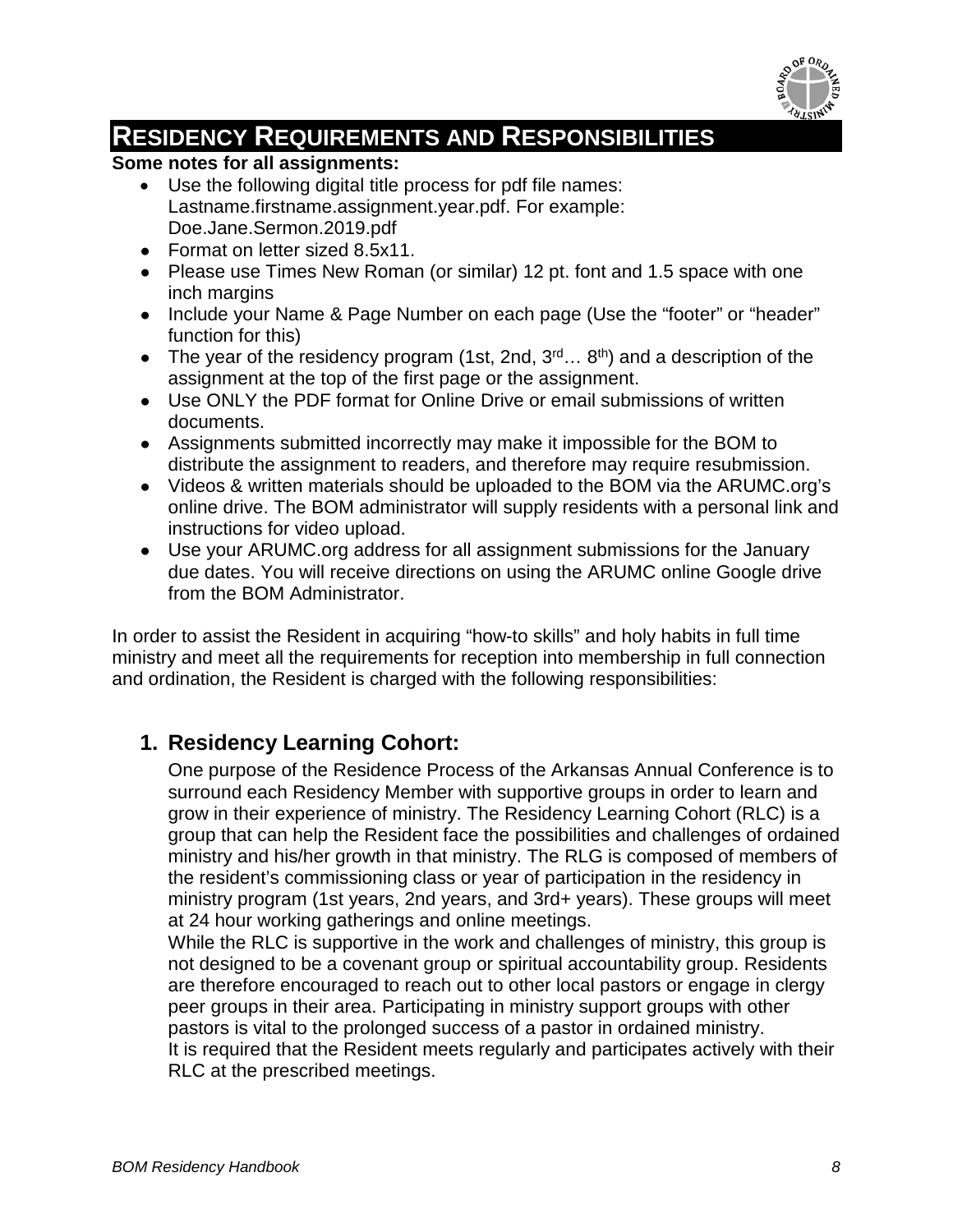

| Date           | Topic                                         | Location           |
|----------------|-----------------------------------------------|--------------------|
| August $10/11$ | Fruitfulness                                  | Little Rock        |
| September      | Continue Fruitfulness conversation/ Introduce | Technology         |
|                | Leadership                                    | assisted           |
| October 11/12  | Leadership                                    | Little Rock        |
| November       | Theology                                      | Little Rock        |
| 9/10           |                                               |                    |
| December       | <b>Continue Theology Conversation</b>         | Technology         |
|                |                                               | assisted           |
| January 11/12  | Vocation                                      | <b>Little Rock</b> |
| February BOM   | Commissioning/Ordination Interviews           | TBD                |
| March/April    | Continuance interviews                        | TBD                |
| <b>BOM</b>     |                                               |                    |

## **2. Resident's Annual Ministry S.M.A.R.T. Goals:**

The Resident will formulate Annual Ministry Goals early in his/her experience that will be refined in the ministry context and in the Resident's Residency Peer Group. The focus of this process is the Resident's development of his/her own ministry goals in the resident's ministry context. Ministry goals are not designed to be a comprehensive plan for every aspect of ministry. Directions to create S.M.A.R.T. ministry goals can be found in this handbook. Make certain that each goal uses the S.M.A.R.T. system and that each goal passes the "so what" test. A reasonable person reading the goal should understand why the goal has inherent worth and how it will advance the mission of the congregation or ministry setting. A complete set of instructions concerning S.M.A.R.T. Goals is located in this handbook.

Each fall, Residents will bring a draft of their ministry goals to the Residency Group for group processing. The resident will email the S.M.A.R.T. to their DS by December 1, and then submit to the BOM by January 31.

*Some advice from the RIM Team: All pastors, including associate pastors, should also be submitting a written pastor's report to their DS for each Charge Conference. Perhaps your annual goals can relate to this report.*

## **3. Exploring Your Mission Field:**

The Resident will collect data from their mission field. In processing that data they will complete and present a report to an organization or committee of their creation that would benefit from the information. This project will immerse the Resident in research about their mission field, pushing them to become familiarized with the surrounding businesses, neighbors and nonprofits in their area. This engagement with sociological research will help to create a viable and potentially much more successful and sustainable fruitfulness project.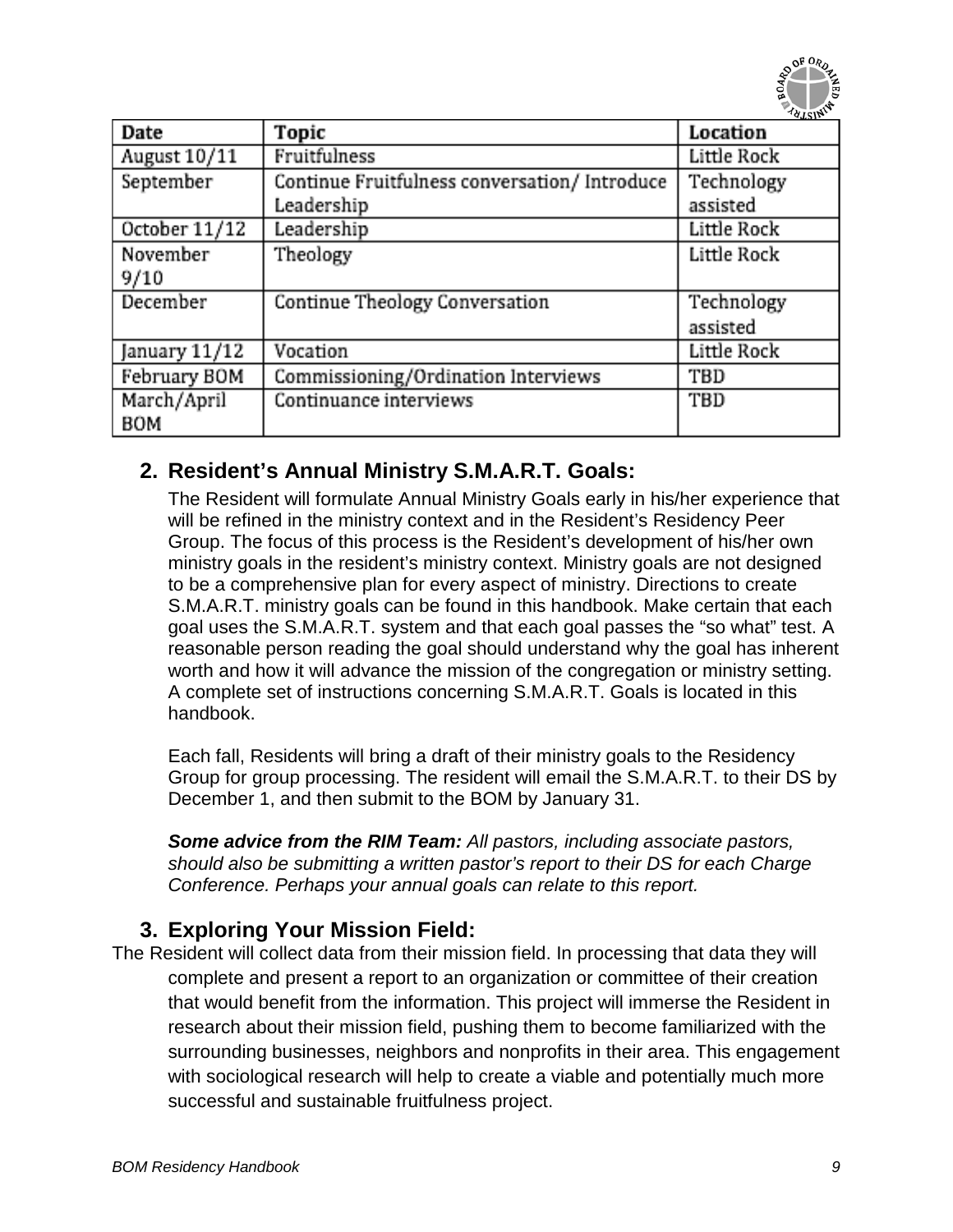

- **Objective**: To *gather, analyze* and *synthesize* data from the Resident's mission field. Identify a concerned audience within your ministry setting that will discern and discuss the mission field research findings and help you to engage with the community during your fruitfulness project.
- **Purpose**: To maximize knowledge of the Resident's mission field. To better inform the Resident of potential and viable projects that could benefit that mission field. To show mastery of information by presenting to committee or group.

#### **Assignment:**

*Research*: Study the mission field gather, census data, business data, quantitative stories from long time residents (see below for helpful websites). Interviews with stakeholders in the mission field will enrich the project and ensure that it remains viable after the Resident's appointment in that community. *Product:* Create a PowerPoint, Prezi, or some other form of presentation. Use this creation as a guide to walk through the information collected. Remember purpose and objective.

**End Product:** Present/teach to a group about the needs, issues, as well as the strengths, and positives of the mission field. This should help the Resident to formulate, organize, and complete their Fruitfulness project. Film the presentation in front of the group or class chosen and send to BOM. The video should include presentation of data and allow the Board of Ordained Ministry to see the Resident teaching (no more than 20 minutes). This group will turn in an evaluation of the Resident's leadership and presentation to the BOM.

#### **Websites:**

[https://statisticalatlas.com](https://statisticalatlas.com/) [http://www.census.gov](http://www.census.gov/) [http://www.qsrinternational.com/nvivo/nvivo-community/blog/are-you-really-listening](http://www.qsrinternational.com/nvivo/nvivo-community/blog/are-you-really-listening-tips-for-conducting-qual)[tips-for-conducting-qual](http://www.qsrinternational.com/nvivo/nvivo-community/blog/are-you-really-listening-tips-for-conducting-qual)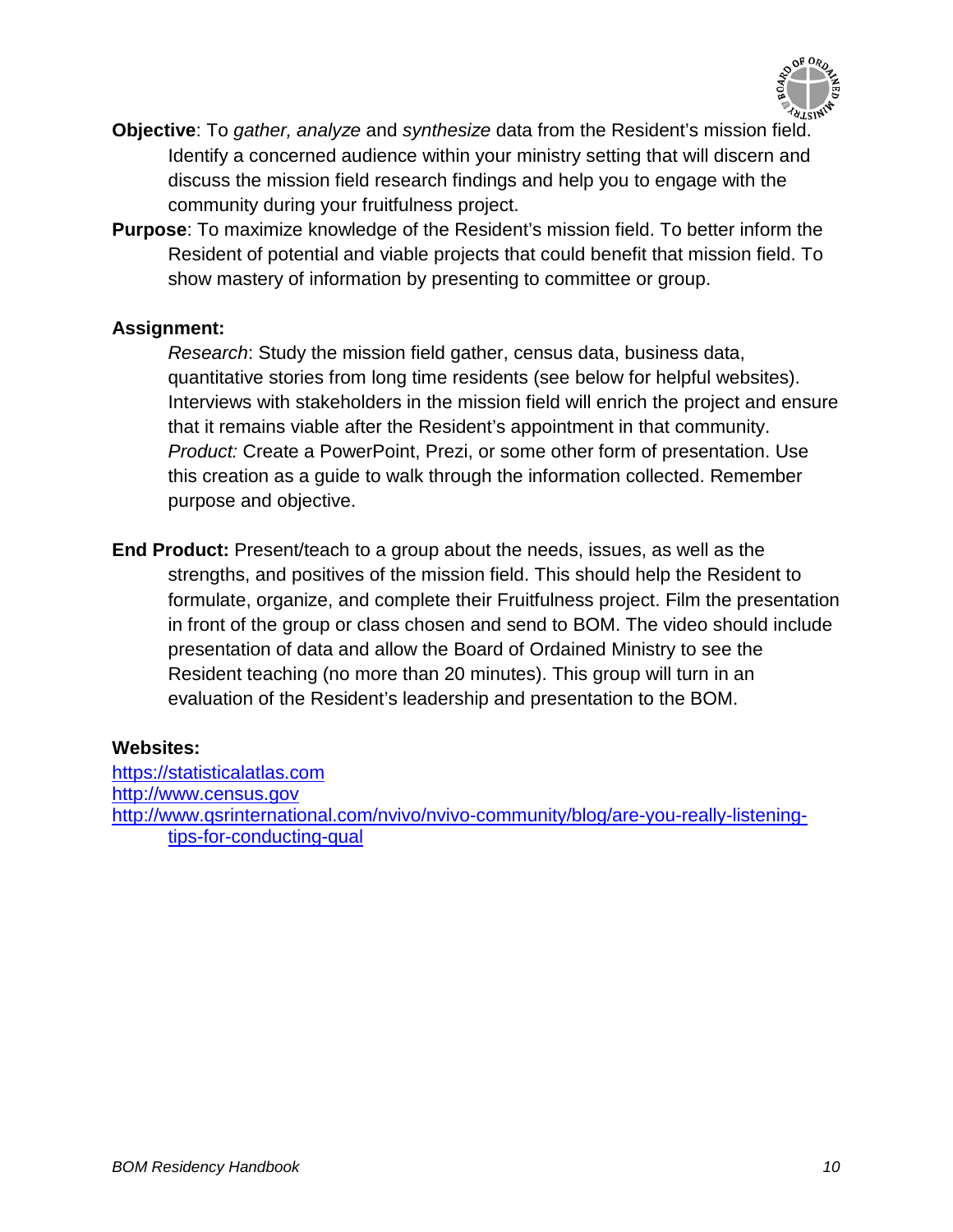

#### **Rubric for presentation:**

| <b>CATEGORY</b>                                                                        | $\overline{4}$                                                                                   | 3                                                                                                | $\overline{2}$                                                                                                                                      | 1                                                                                                                        |
|----------------------------------------------------------------------------------------|--------------------------------------------------------------------------------------------------|--------------------------------------------------------------------------------------------------|-----------------------------------------------------------------------------------------------------------------------------------------------------|--------------------------------------------------------------------------------------------------------------------------|
| <b>Speaks Clearly</b>                                                                  | Speaks clearly<br>and distinctly all<br>(100-95%) the<br>time, and<br>mispronounces<br>no words. | Speaks clearly<br>and distinctly all<br>(100-95%) the<br>time, but<br>mispronounces<br>one word. | Speaks clearly<br>and distinctly<br>most (94-85%)<br>of the time.<br>Mispronounces<br>several words.                                                | Often mumbles<br>or cannot be<br>understood and<br>mispronounces<br>many words.                                          |
| Components of<br>the<br>presentation: is<br>data from<br>mission field<br>represented. | Addresses all<br>aspects of the<br>oral<br>presentation<br>guidelines.                           | Addresses most Addresses<br>of the aspects<br>of the oral<br>presentation<br>guidelines.         | some of the<br>aspects of the<br>oral<br>presentation<br>guidelines.                                                                                | Addresses few<br>to none of the<br>aspects of the<br>oral<br>presentation<br>guidelines.                                 |
| Content                                                                                | Shows a full<br>understanding<br>of the topic and<br>how it relates to<br>mission field.         | Shows a good<br>understanding<br>of the topic. Is<br>able to tie it in<br>with mission<br>field. | Shows a good<br>understanding<br>of parts of the<br>topic. Does not<br>adequately<br>explain the<br>connection of<br>the topic to<br>mission field. | Does not seem<br>to understand<br>the topic very<br>well. No attempt<br>is made to<br>connect topic to<br>mission field. |
| <b>Visual Aid</b>                                                                      | Presented and<br>seamlessly<br>integrated into<br>the<br>presentation.                           | Presented,<br>although the<br>findings are<br>sometimes hard difficult to<br>to follow.          | Presented but<br>overall the, the<br>findings are<br>follow.                                                                                        | Visual aid was<br>not used.                                                                                              |
| Interaction                                                                            | Quality<br>interaction, true<br>back and forth,<br>high level<br>questioning                     | Interaction,<br>back and forth,<br>some<br>questioning                                           | Little to no<br>interaction, little<br>to no back and<br>forth, few<br>questions                                                                    | No interaction,<br>no back and<br>forth, no or few<br>questions                                                          |

**The resident is responsible for creating the video.** If a technical glitch occurs with recording, please notify the Chair of the Residency Team for options.

*Advice for video recording: Some residents video a few gatherings in advance for practice to get used to being recorded and to work out technical issues with filming. Please film some teaching moments ahead of time to check for sound levels (for example, you might need a microphone because a camera in the back of the room will NOT pick up your voice) and position. Another suggestion is to*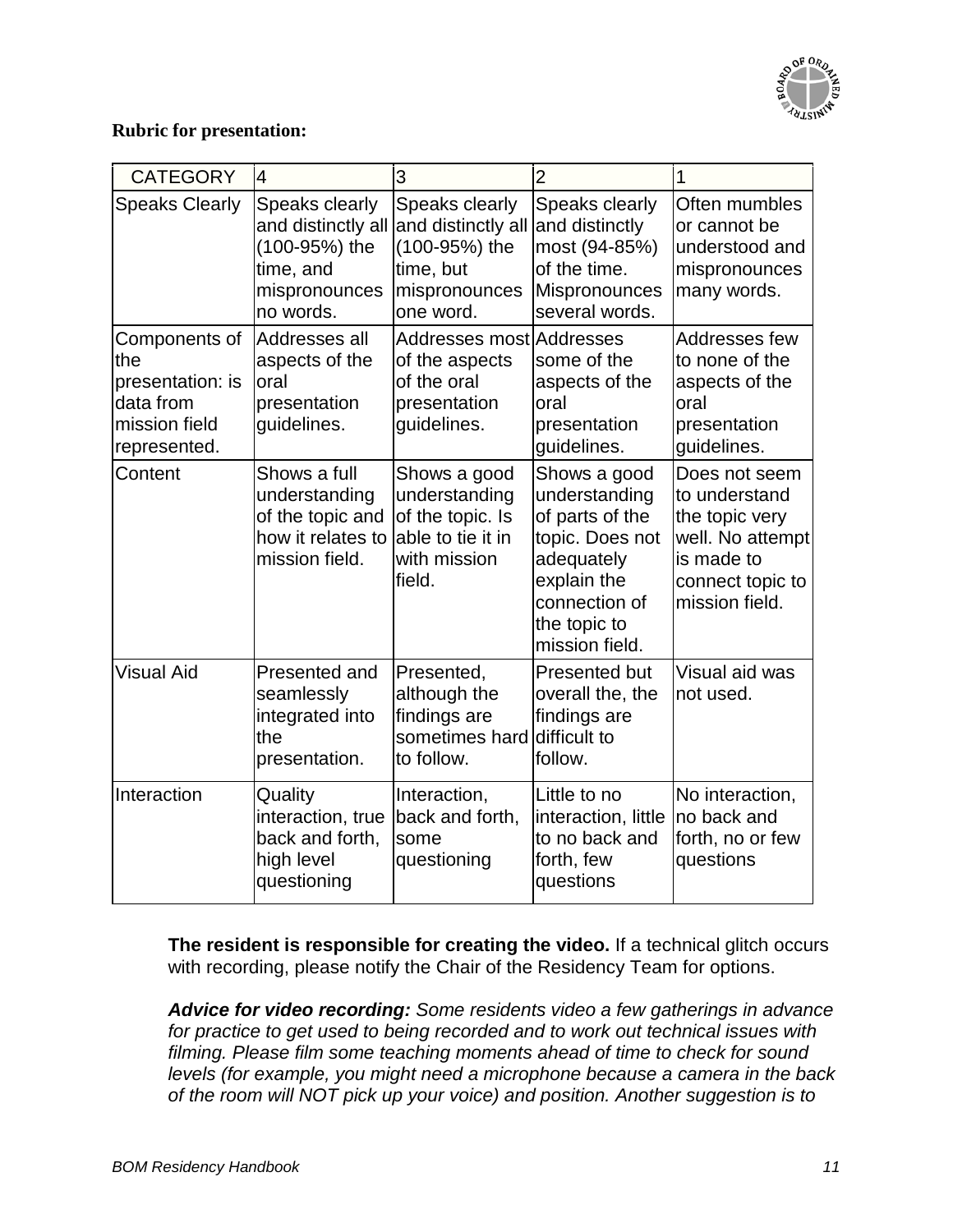

*have multiple people (and cameras) filming the presentation, to allow for possible technical or operator error. An unusable video or a video of a presentation not before your group may be grounds to refuse your assignment.*

### **4. Sermon & Worship Service Leadership:**

Written sermon(s) are submitted to the BOM. A biblically based sermon that includes in its content the Wesleyan view of prevenient grace is required for the first year.

For the video, please record the full worship service to show the Resident's leadership in worship. Additional sermons may be required by the BOM and are often assigned as additional assignments (See #12 below).

The resident will upload the worship service video and written sermon to the BOM via the ARUMC.org's online Google drive by January 31.

**The resident is responsible for creating the video.** If a technical glitch occurs with recording, please notify the Chair of the Residency Team for options. If you are an outline or "no notes" preacher, please transcribe your sermon after it is preached so that the board will have the full text, (*edited for grammar and reading).*

*Some advice for sermons written for the BOM: A common mistake is for the resident to create a sermon that that is so technical in its Biblical exegesis that the resident's own voice is overshadowed. The Board wants to hear your voice in your sermon to your congregation. Please don't make any dramatic stylistic or delivery changes for the sermons sent to the BOM. Making dramatic changes in your personal style or presentation just for videotaped sermons for the Board will make you nervous and will not reflect your true preaching style.*

*Advice for video recording: Some residents video a few worship serves for practice to get used to being recorded and to work out technical issues with filming. Please film some sermons & worship services ahead of time to check for sound levels (for example, an attached microphone in the back of the room will NOT pick up your voice) and position. Another suggestion is to have two people (and cameras) filming your worship service and preaching, to allow for possible technical or operator error. An unusable video or a video of a sermon not before a congregation may be grounds to refuse your assignment.*

*Some advice for Preaching and regular feedback: In addition to the assigned sermon(s) submitted by the Resident to the BOM, Residents are also encouraged to regularly invite their SPRC or other church leaders to help the resident with regular feedback in their sermon writing and delivery. A Sermon Feedback form is offered as an addendum in this handbook to assist the Resident and for the SPRC's convenience. This form is for internal ministry setting use only.*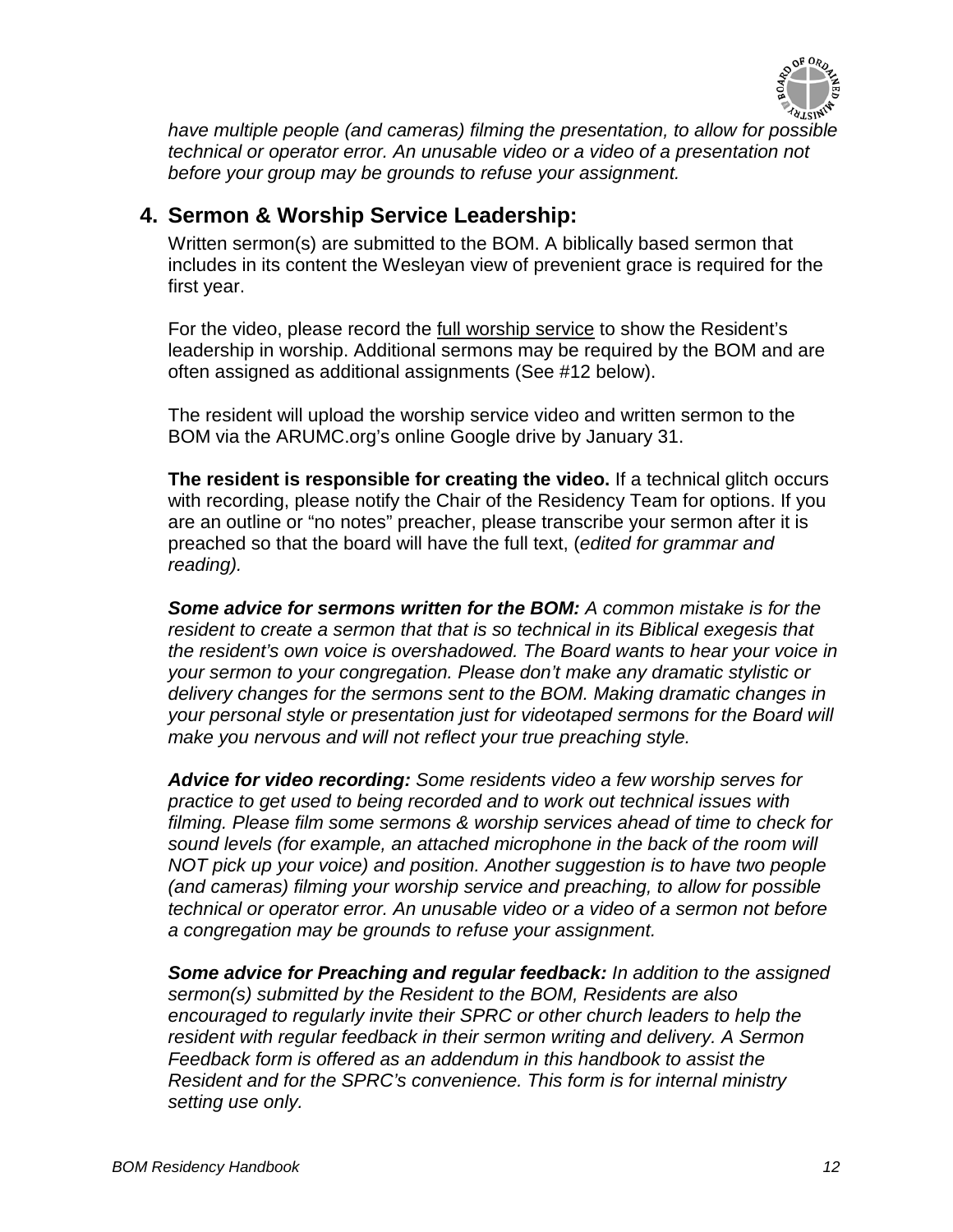

## **5. Doctrinal Questions:**

Second Year Residents will answer the Full Connection doctrinal questions from the 2016 *Discipline*, ¶330.5.a-c for deacons and ¶335.8a-c for elders. Please be sure you are answering the correct question set.

- Print the question before each answer. A suggested rule of thumb is an average of one to two pages per question. Please 1.5 space with 1 inch margins and follow all the formatting and submission requirements for written assignments.
- The resident will submit a PDF of the Disciplinary Questions & Answers to the BOM by January 31.

*Some advice for writing your Disciplinary Doctrinal Questions: Unlike the questions you completed for commissioning, this set of questions centers on your effectiveness, fruitfulness, and experience in ministry. It is a professional paper with aspects of practical theology, not a theoretical academic exercise. Please be sure to make your answers a reflection on your experience in ministry and not simply an academic treatise.*

## **6. Fruitfulness Project**

To further the mission of making disciples of the Jesus Christ for the transformation of the world, residents shall report on a significant **disciplemaking initiative** they have led during their time as a Provisional Member of the Arkansas Conference so that fruitfulness in ministry can be better evaluated. This was a new Disciplinary Requirement in the 2012 Discipline, and this capstone project is required the year the resident first seeks ordination. The purpose of the Fruitfulness Project is to encourage residents to rethink ministry as to its impact and fruitfulness in the faith community and the ministry setting's mission field. Projects provide an opportunity for Residents to become reflective practitioners, examining their own leadership in the planning and implementation of day-to-day ministry. This project is not about "preaching to the choir." Instead it is about making *new* disciples -- reaching beyond the walls of the church into the community.

The format for the Fruitfulness Project is a video (3-5 minutes max) and written report (under 15 pages, not including appendices) that demonstrates fruitfulness in carrying out the church's mission of "Making Disciples for the Transformation of the World".

#### *This initiative may have been something similar to the following:*

- Designing and hosting a community bridge event with a long-term relational evangelism and follow-up system.
- Launching a new worship service or satellite ministry.
- Launching a major outreach project to address a social justice issue.
- Beginning 'home' groups to reach un-churched persons.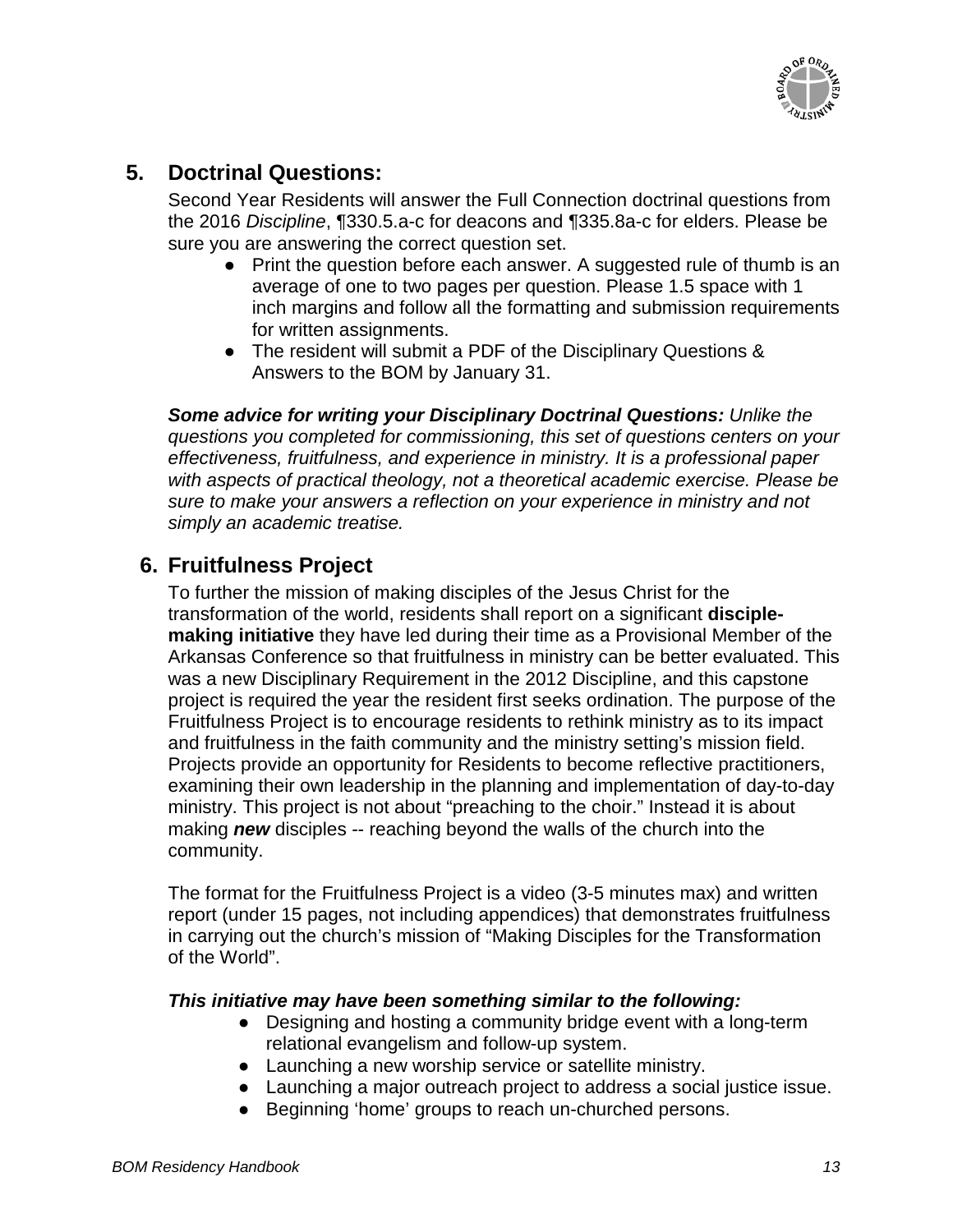

- Organizing and leading a mission trip.
- Initiating a divorce recovery ministry for the community.
- Designing new 'Inviting' ministries.
- Starting a new member class where persons were intentionally led to a profession of their faith and were integrated into the life and work of the congregation.
- Directing a major musical or theatrical production in which your neighborhood mission field was intentionally invited to participate.

#### **FRUITFULNESS PROJECT PROPOSAL:**

A written response of your concept is needed from a member of the Residency Leadership Team by the August meeting of the conference year seeking ordination. It is suggested that the proposal be completed in the spring and/or summer of the first year and the project be completed in the fall of the year seeking ordination, to allow time for completion and reflection. There is an online form to submit your proposal for comments.

- 1. What is the vision for this initiative?
- 2. How will it demonstrate fruitfulness in carrying out the church's mission of "Making Disciples for the Transformation of the World"?
- 3. How might this project relate to the Bishop's Mission Plan? Which "Next Steps" are impacted by the proposed project?
- 4. What are the expected outcomes?

The response from the RIM team concerning your concept proposal is for your benefit as your craft your project. Positive comments concerning your proposal *does not* guarantee the eventual approval of your project implementation or your final project report by the Board of Ordained Ministry.

#### **FRUITFULNESS PROJECT FINAL REPORT:**

Submit a video (3-5 minutes max) and written (under 15 pages, plus appendix) Fruitfulness Project report to the BOM. Following completion of the project, the resident will submit a PDF of the written report, with appendices of documentation (lesson plan, handouts, etc.) to the BOM via the ARUMC.org's online drive by January 31.

The Final Report, due on January 31 of your year seeking ordination, should share responses to the following questions and statements:

- 1. What was the vision for this initiative?
	- Why did you decide to initiate this particular ministry?
	- How did you determine and communicate the vision?
	- How did the Bible or other theological resources guide your effort?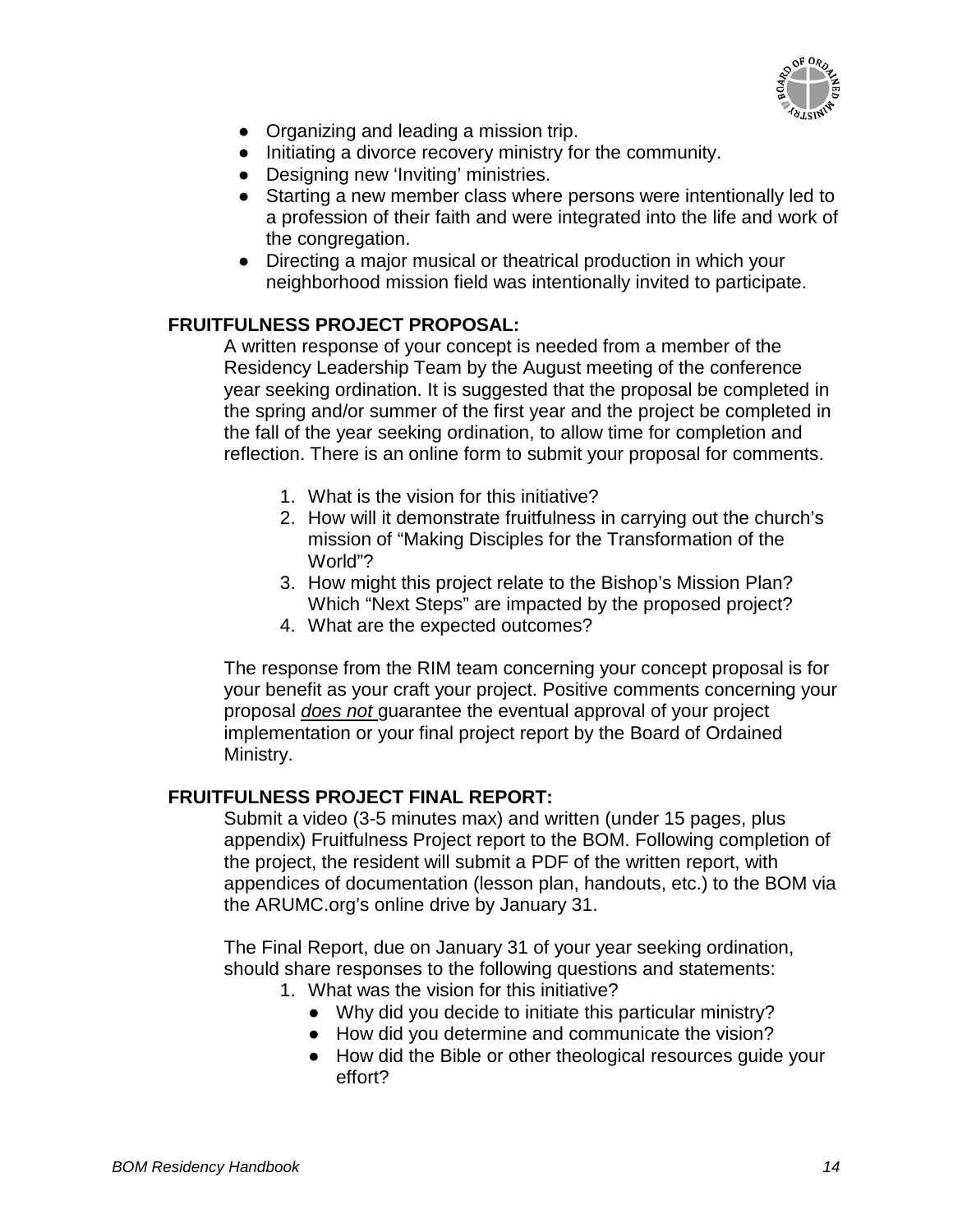

- How does the project relate to the Bishop's Mission Plan? Which points of the Bishop's Mission Plan (Next Steps Trajectory) are addressed in the planning and implementation of your Fruitfulness Project? Explain.
- 2. How did this project show fruitfulness in disciple-making? Provide specific examples of fruitfulness for this initiative using these questions:
	- How many new disciples were made?
	- How many professions of faith occurred as a result of this ministry?
	- How is this ministry being sustained today?
	- How did those participating grow in their discipleship?
	- How did this initiative impact the mission field?
- 3. How did you ground your initiative theologically? How did you integrate theology with practical ministry?
- 4. Describe how you and your leaders reached out to the community, and especially to persons not currently involved in a faith community, including guest follow-up.
- 5. What was your role in this ministry?
	- What was your budget for this initiative? How did you fund this ministry?
	- How did you engage and partner with leaders in the initiative? How did you train and equip them? What resources did you use to equip your leaders? How did you foster spiritual growth in your leaders?
- 6. Describe how you evaluated yourself and provided feedback to the other leaders involved in the ministry.
	- What mistakes did you make and what did you learn from these mistakes? How did you celebrate the successes and debrief the mistakes? What specifically would you do differently if you were to teach or lead this again?
	- How did you and your leaders grow as disciples and in your ability to make disciples?
	- How are you a different disciple and servant leader now than you were before?
	- How did you grow spiritually?
	- What did you learn overall from this initiative about making disciples?

*Adapted from Board of Ordained Ministry, North Texas Conference of the United Methodist Church. "Making Disciples Project."*

## **7. Evaluations:**

The ministry assessment process is rooted in Wesleyan theology that is gracefilled and built upon covenantal relationships and disciplines. The ministry assessment process assists the Resident in reflecting on the consistency (or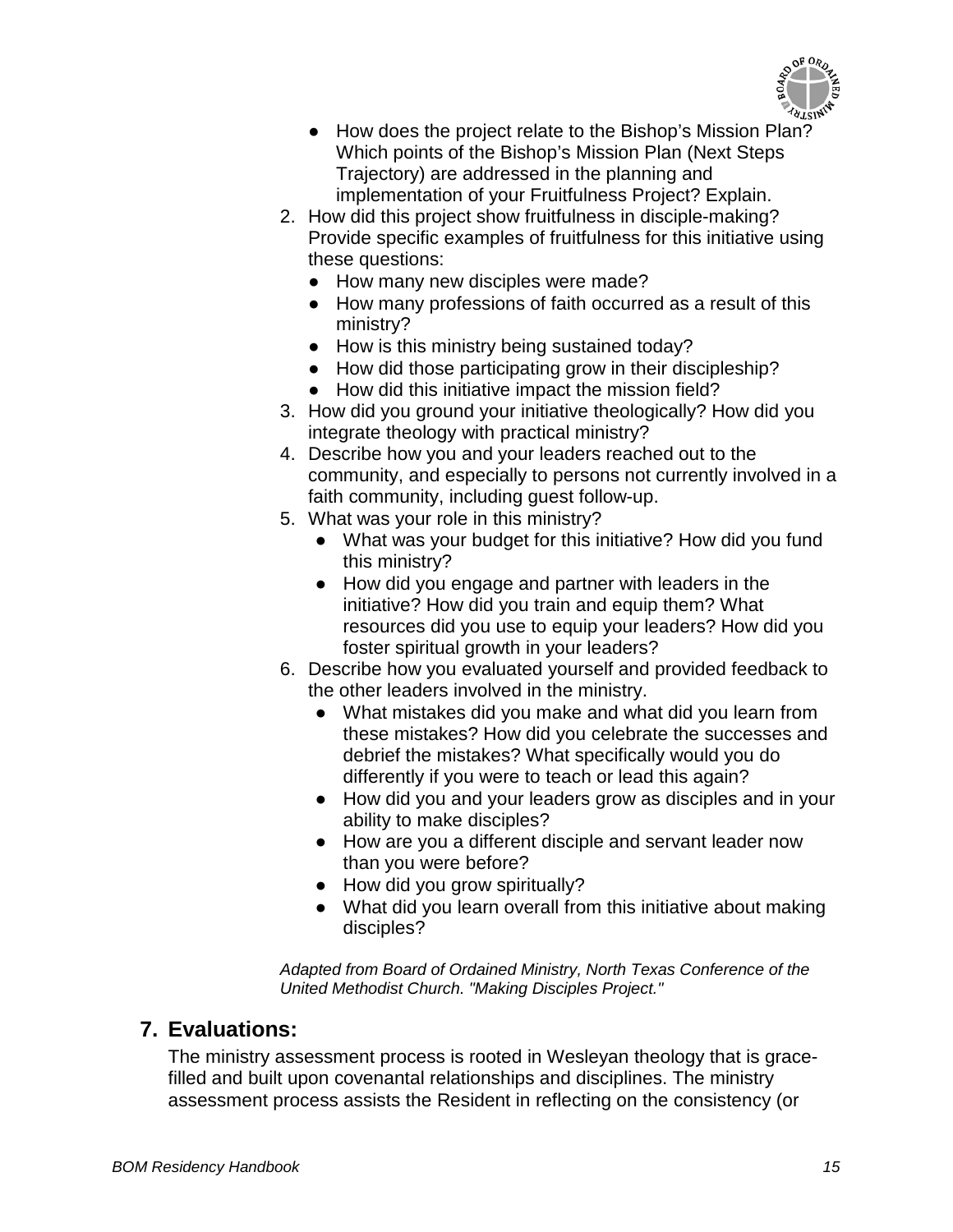

inconsistency) between his/her beliefs and his/her practice, provides feedback in a manner that encourages and supports learning from experience, extends care to Residents as they gain new insights from failures, and celebrates growth. The process holds Residents accountable for demonstrating fruitfulness and keeping commitments made in covenant with the community of faith. As such, the ministry assessment process involves the self- evaluation of the Resident and the annual evaluations of the Resident by the District Superintendent, local church SPRC, Senior Pastor or Supervisor (if applicable), and peer group mentors.

If the Resident is serving in a ministry setting beyond the local church or outside the Arkansas Conference boundaries, then the Resident **shall** contact the Residency Program Director for alternate evaluation instructions. Residents serving outside the local church or outside the Arkansas Conference boundaries are responsible for preparing any alternate arrangements between the RIM program and district superintendents and/or employers.

The evaluation process gives the Resident some much-needed feedback on how others see him/her in comparison with how he/she sees him/herself. These evaluations are used by the BOM as it gauges the effectiveness of the resident. A downloadable online video produced by the conference will train your SPRC on the requirements of the program and on how to do evaluations. Please watch this online video early in your tenure.

The Resident's SPRC or equivalent supervisory board is especially equipped to offer constructive feedback concerning the Resident's preaching of the Word. A Sermon Feedback form is offered as an addendum in this handbook to assist the Resident and for the SPRC's convenience. This form is for internal ministry setting use only.

All evaluations are submitted electronically via forms on the Arkansas Conference Website [\(https://arumc.org/our-resources/board-of-ordained](https://arumc.org/our-resources/board-of-ordained-ministry/residency-in-ministry/)[ministry/residency-in-ministry/\)](https://arumc.org/our-resources/board-of-ordained-ministry/residency-in-ministry/). Worksheets to prepare for the evaluation are located in this Handbook, but please do not mail the worksheets. Evaluations are due January 31, and it is the responsibility of the Resident to make sure all parties complete their evaluations by the deadline.

NOTE: Associate pastors & Deacons serving in local churches should begin early to schedule time with the SPRC and the senior pastor to have appropriate evaluative meetings. Do not wait until the last minute to attempt to schedule these conversations.

## **8. Board of Ordained Ministry Spring Interview**

Each year, the BOM will interview continuing residents and residents seeking Full Connection. Small team, Division and full BOM interviews may be used. In order to explore the effectiveness of the resident in ministry, verbal responses to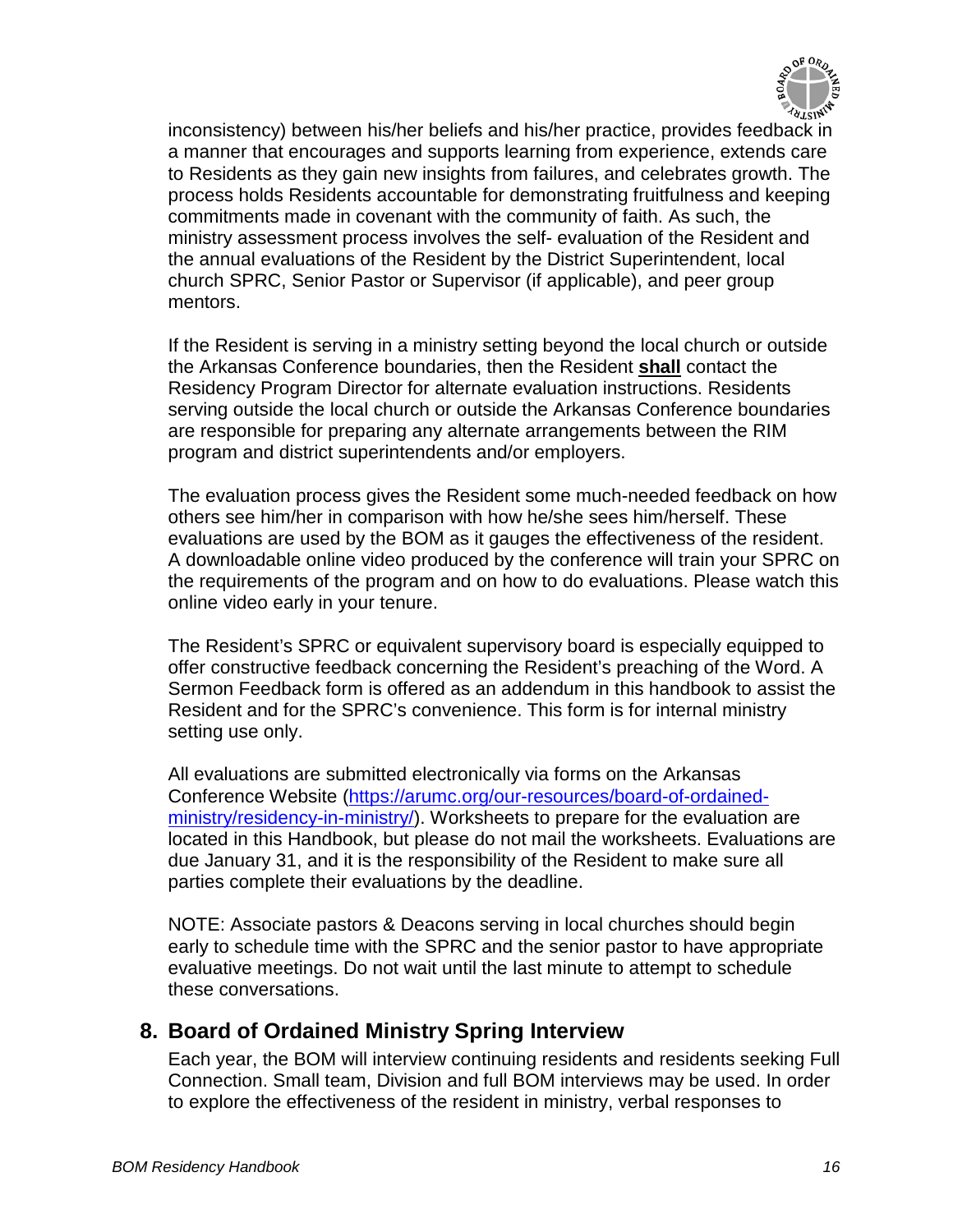

questions and materials such as Assignments, Disciplinary Questions & Answers, Evaluations, psychological assessments, health reports, background checks, academic records, and other documentation are included as topics of discussion. At issue for the BOM is determining the Resident's effectiveness and fruitfulness in ministry.

Currently, the Board uses a tri-fold interview system in which three small groups focus on theology, leadership & the practice of ministry (including worship), and vocation & fitness. Each interview team then reports to the full BOM their recommendations.

## **9. Health and Psychological Examination; Criminal Background/Credit Checks:**

In keeping with provisions of the *Discipline* and the policies of the Arkansas Conference, the BOM may, at any time, require a candidate to take an additional physical examination, additional psychological testing/counseling, and/or updated background/credit checks.

## **10. Understanding Clergy Sexual Ethics**

The Board of Ordained Ministry and the Residence in Ministry Program are requiring each provisional member to take a sexual ethics training, *Understanding Clergy Sexual Ethics*.

The *Understanding Clergy Sexual Ethics* course is designed to help prevent clergy sexual misconduct. This course carries .5 CEU of continuing education credit and typically takes four to six hours to complete. You do not need to complete the course in one sitting. Simply return to the course at the web address below to login with the username (E-mail) and password you create upon registration and click on the menu to the right where you left off to proceed. To register for this course, follow the instructions below:

1. Go to [https://www.lewisonlinelearning.org/CourseInfo/10004.](https://www.lewisonlinelearning.org/CourseInfo/10004)

2. Look to the right for the second orange heading that says, "Enroll Now." (If the view setting of your browser is enlarged above 100%, this may appear at the bottom of your page.)

3. Enter you email address and then confirm by entering it again in the second box. 4. Copy and paste in this group code: GRP33742590865738 (The accurate use of this code serves the two-fold purpose of a.) tying your completion record to your conference and b.) bypassing the payment requirement.)

5. Complete your registration and begin the course.

If you have questions, please contact **sremington@wesleyseminary.edu** or (202) 664-5701, Monday through Friday, 8:30 a.m. to 4:30 p.m. EST*.*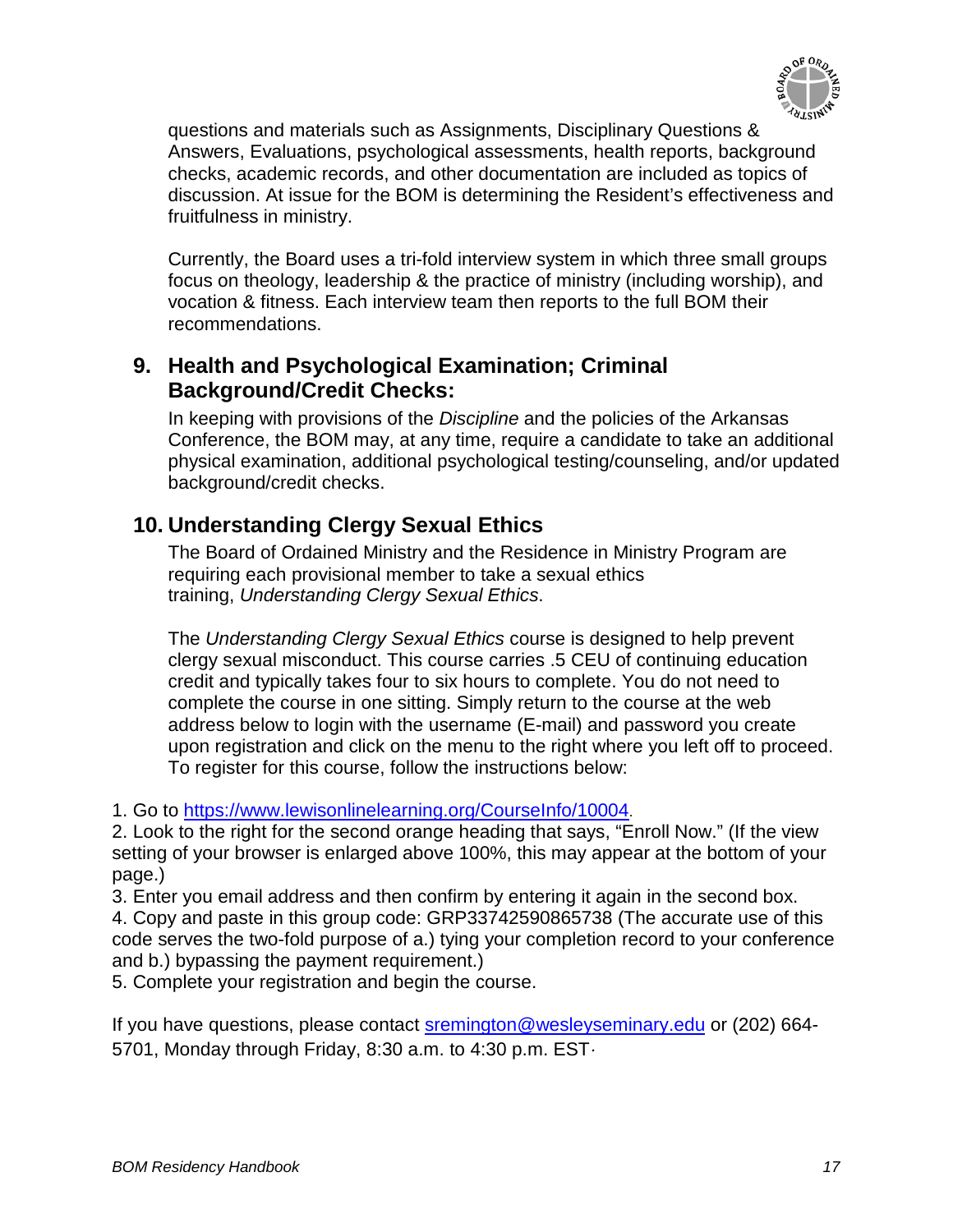

## **11. Application for Orders and Full Connection:**

The Resident will download an application for full connection and deacon/elder's orders from the Conference Website (www.arumc.org). This application is submitted to the Administrator of the BOM at the Conference office by **October 1** in the year before the Annual Conference in which you seek ordination. A Supervisory Recommendation (2016 Discipline, ¶330.1.a and ¶335.1.a; 2014 ARUMC BOM Policy) is required to be submitted by the Resident's District Superintendent and the Cabinet by **November 1** in the year before the Annual Conference in which you seek ordination.

## **12. Additional Assignments from the BOM:**

The Board of Ordained Ministry may, at the Board's discretion, direct residents to repeat a residency year's assignments, require additional assignments, and/or complete additional years of residency. The goals of such assignments are to assist residents in the transition into full-time ministry and to determine call, fitness, readiness, and effectiveness in United Methodist ministry.

Usually, additional assignments are distributed at or around the first Residency Gathering, with copies distributed to the Residency Program directors.

Please submit additional written assignments to the BOM Administrator [\(BOM@arumc.org\)](mailto:BOM@arumc.org) and the RIM Program Director [\(BOMresidency@arumc.org\)](mailto:BOMresidency@arumc.org) by January 31 (OR OTHER DATE AS ASSIGNED).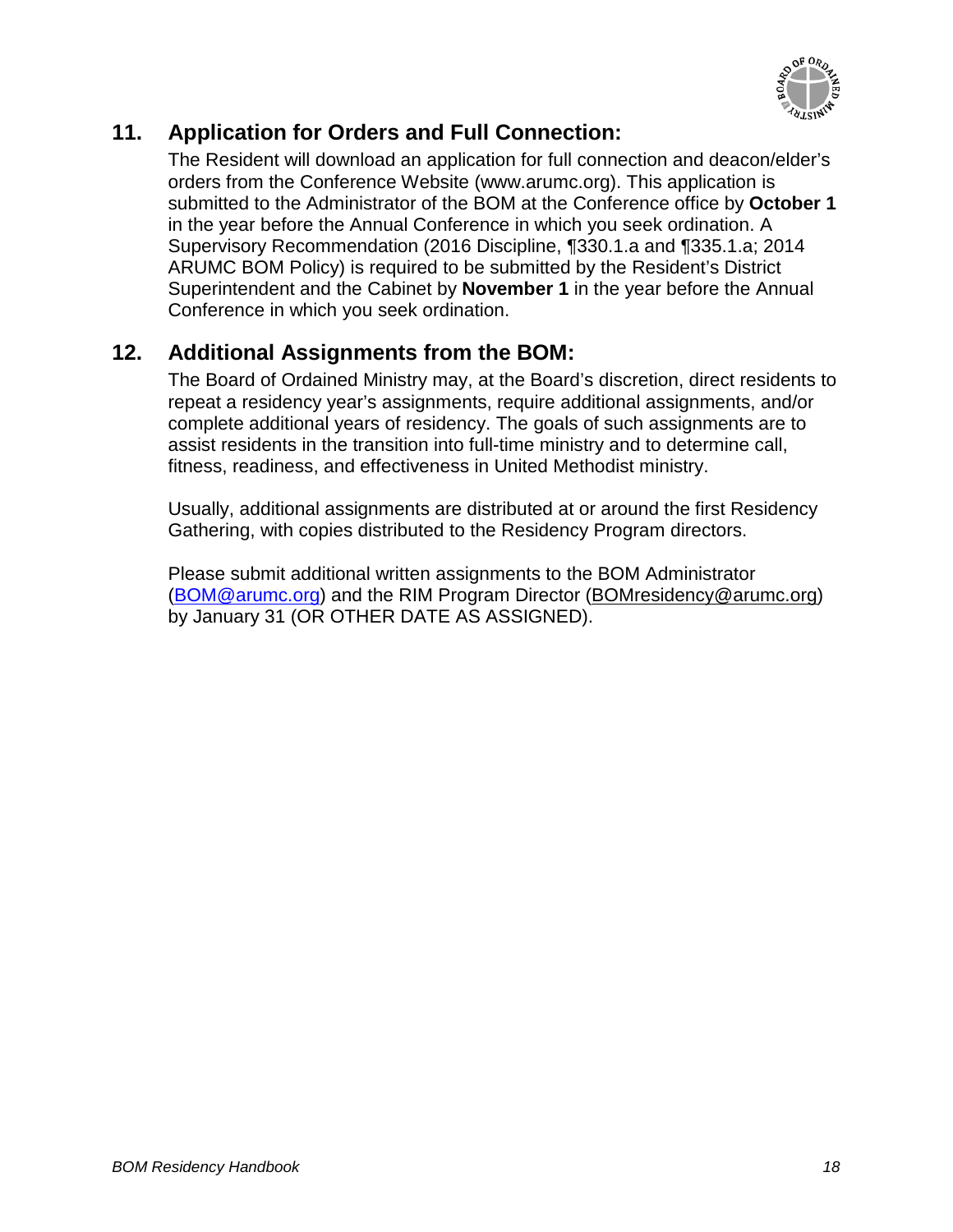

## <span id="page-18-0"></span>**CREATING ANNUAL MINISTRY SMART GOALS**

In your years of residency in the Arkansas Annual Conference, the BOM attempts to provide an atmosphere in which each Resident is surrounded with valuable resources for growth in ministry. A central part of this process is the development of annual ministry goals. The particular process that we advocate is much more than a "to do" list. It is more than a checklist of things to accomplish. Rather it is a process designed to provide clarity of calling and focus for ministry. Each Resident is encouraged to take this goal-creation process seriously as a means to more faithful and fruitful ministry.

## **Goals provide: Purpose** ➔ Direction ➔ Alignment

SMART Goals focus a leader on the priorities of the congregation/faith community/agency. They are outcome statements. They provide leaders with direction about how to channel their energy, encouraging leaders to grow their area of work in defined and targeted ways over the next six-twelve month period, in accordance with the overall strategy of the congregation and the trajectory of the Arkansas Conference. To be effective, goals must be specific, measurable, attainable, relevant, and time bound. **Two to three SMART goals are plenty**. Remember that the performance goals help to sharpen focus and energy, and align with the contextual mission of the congregation/agency. Finally, make certain that your goal passes the "So That" test. A reasonable person reading the goal should understand why the goal has inherent worth and how it will advance the mission of the congregation.

An excellent SMART goal submission will include around 2-3 goals connected to the mission and vision of your ministry setting, and engages each aspect of the SMART system*: Specific, Measurable, Attainable, Relevant, and Time bound*. You may want to create a chart for each individual goal:

| <b>Specific</b>   | State a clearly defined goal                                                                                                                                                                                                        |
|-------------------|-------------------------------------------------------------------------------------------------------------------------------------------------------------------------------------------------------------------------------------|
| <b>Measurable</b> | Using counting and measuring, describe the transformation<br>you are seeking through the goal                                                                                                                                       |
| <b>Attainable</b> | What resources, including time, do you expect to engage in<br>order to complete the goal.                                                                                                                                           |
| <b>Relevant</b>   | How is this goal related to the mission, vision, and goals of the<br>ministry setting and the Conference Trajectory and Bishop's<br>Mission Plan? Share how this goal is different that "business<br>as usual" or current practice. |
| <b>Time Bound</b> | What is the timeline, including deadlines                                                                                                                                                                                           |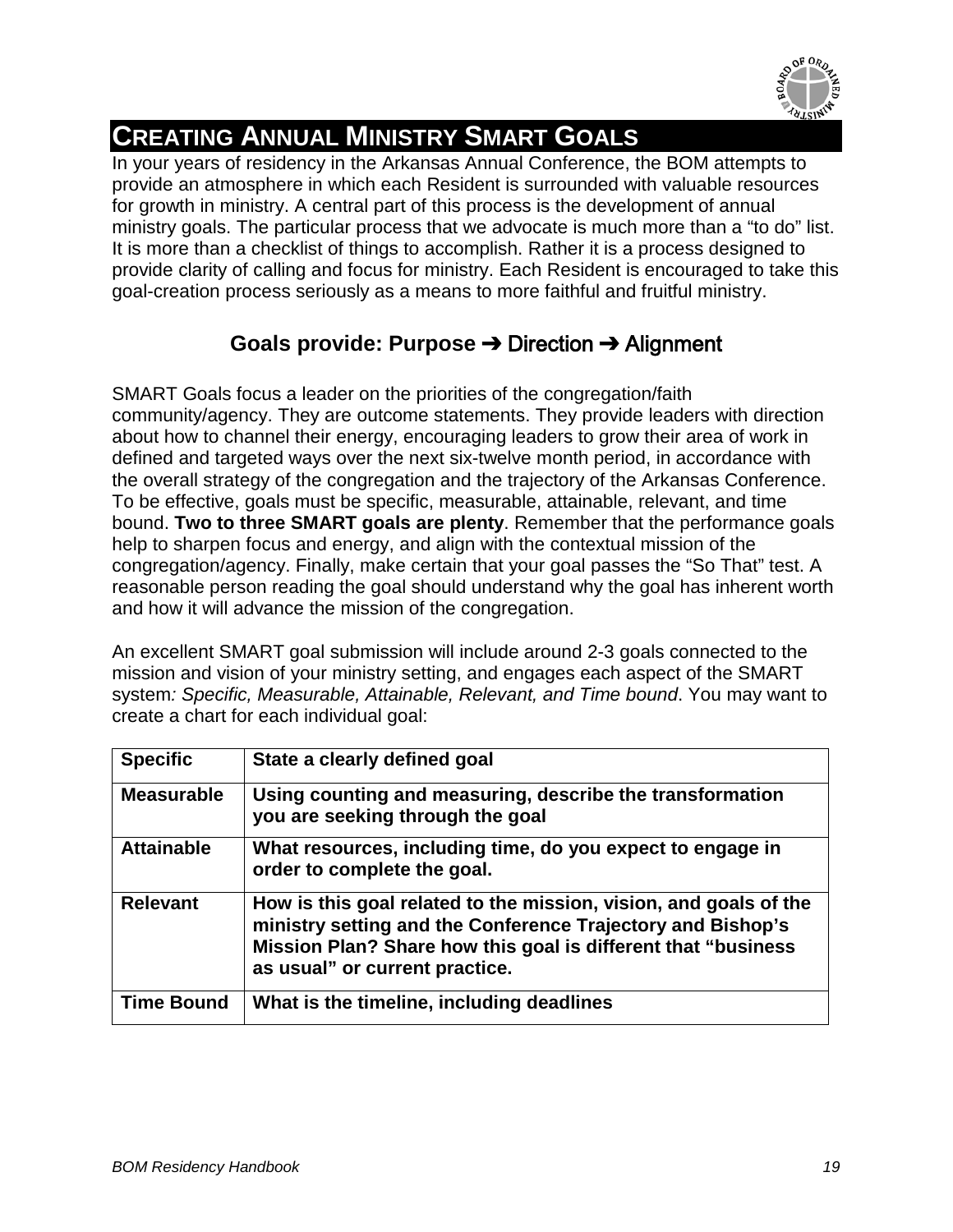

## **SMART Goals:**

## Goals provide: Purpose ➔ Direction ➔ Alignment

| Specific: | Goals must be easily understood. They must tell precisely what                                                                                                                                                                |
|-----------|-------------------------------------------------------------------------------------------------------------------------------------------------------------------------------------------------------------------------------|
|           | the resident will accomplish                                                                                                                                                                                                  |
|           | Measurable: Goals must measurable or observable (on some level) so that                                                                                                                                                       |
|           |                                                                                                                                                                                                                               |
|           | there is clarity about whether the leader has been successful or not<br>in reaching the goals. Measurable and observable isn't necessarily<br>the same thing as quantifiable; be creative in the measures that you<br>define. |
|           |                                                                                                                                                                                                                               |
|           | <b>Attainable</b> : Goals must not be too difficult or too easy. If the goal is too                                                                                                                                           |
|           | challenging, the resident may become frustrated. A goal that is too<br>easy won't prompt any changes in behavior.                                                                                                             |
|           |                                                                                                                                                                                                                               |
| Relevant: | Your goals as a resident must be congruent with the overall goals                                                                                                                                                             |
|           | of the congregation/agency and the Arkansas Conference<br>Trajectory & Bishop's Mission Plan.                                                                                                                                 |
|           |                                                                                                                                                                                                                               |
|           | lime bound: Goals must be bound by specific time parameters and<br>deadlines for completion.                                                                                                                                  |
|           | (Adapted from Rev. Susan Beaumont, Alban Institute, Stepping up to Staffing)                                                                                                                                                  |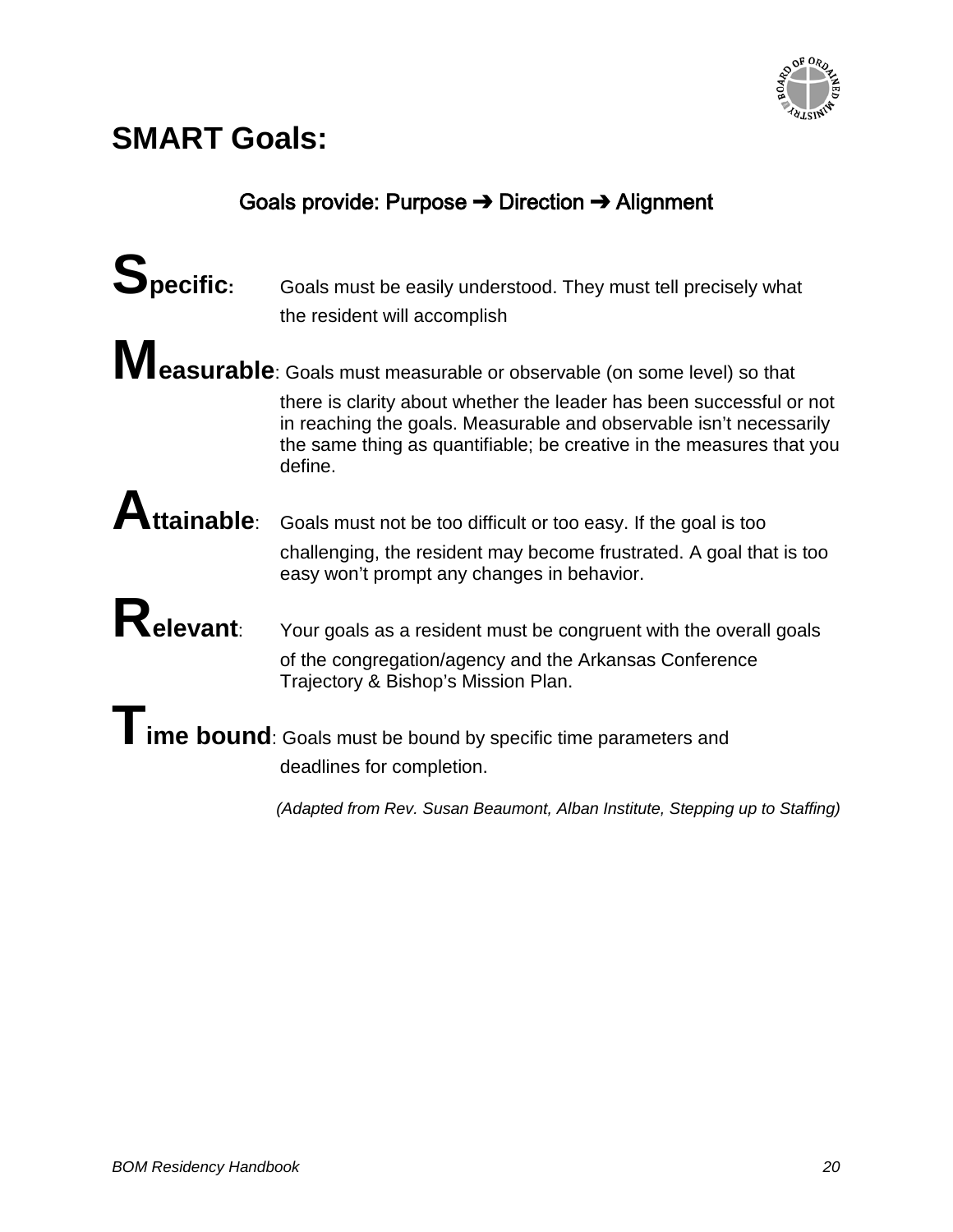

## **EVALUATION OF RESIDENTS**

## **The BOM and Evaluation**

On behalf of the Arkansas Annual Conference and in accordance with *The Discipline of the United Methodist Church*, it is the duty of the Board of Ordained Ministry to determine candidates' and residents' fitness, readiness, effectiveness, and fruitfulness in United Methodist ministry. This evaluation is ongoing throughout the residency process, with the RLC and the Residency Team being extensions of the BOM.

## **The Evaluation Process:**

The local SPRC, a resident's Senior Pastor or Supervisor (if applicable) and the District Superintendent will evaluate the resident's effectiveness in January of each year of his/her Residency. The Resident is also asked to complete a self-evaluation. These evaluations are used by the BOM as it gauges the effectiveness and fruitfulness of the resident.

## **The Evaluation Forms:**

Included In this Handbook are several Evaluation Worksheets. The actual forms to be submitted are online:

- **Staff-Parish Relations Committee/ Ministry Setting Board** Often, the evaluation for the BOM is completed at the same time as the consultation form for the District Superintendent
- **Senior Pastor or Institutional Supervisor** (if applicable)
- **District Superintendent Evaluation Form**

It is the responsibility of the resident to make sure the DS submits the evaluation. You may want to supply the DS with a copy of the attached worksheet ahead of time. Since the BOM form is due on January 31, many residents get this worksheet to their DS before consultation, so that the DS may fill it out as part of the consultation preparations.

● **Self Evaluation Form** Every year, the resident shall complete and send in a self-evaluation describing growth and challenges over the last year and plans for continued growth in the future.

It is the responsibility of the Resident to get all evaluation forms submitted electronically to the Chairperson of the Residency Team. All evaluation forms are to be submitted by January 31.

*All evaluations will be submitted electronically via a form on the Conference*  Website at [https://arumc.org/our-resources/board-of-ordained-ministry/residency-in](https://arumc.org/our-resources/board-of-ordained-ministry/residency-in-ministry/)[ministry/](https://arumc.org/our-resources/board-of-ordained-ministry/residency-in-ministry/)*.*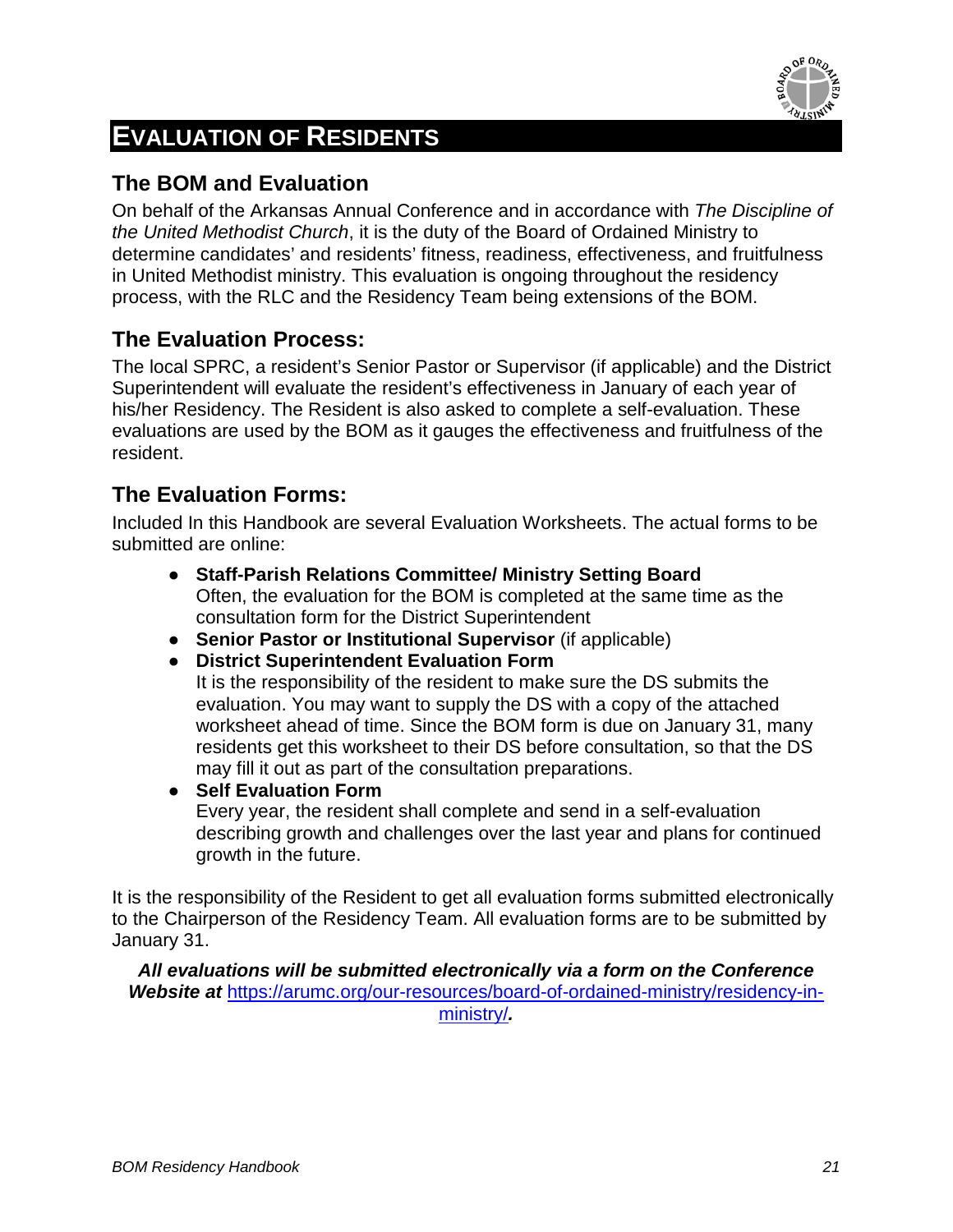

## **SPRC / PPRC Senior Pastor Evaluation Worksheet**

| <b>Resident's Name</b>                       | <b>Date</b> |
|----------------------------------------------|-------------|
| Current Year in Residency □ First □ Second □ |             |

#### **SPRC INSTRUCTIONS:**

*The Resident is to collaborate with the SPRC on ministry goals. The whole committee fills out this worksheet as a group, and then, following the meeting, the SPRC Chair or a designated representative may submit the electronic form to the Residency Team of the Conference BOM. The due date is January 31. You may send a letter or documentation to BOMresidency@arumc.org if you believe it will assist the BOM in its process.*

#### **Supervisor / Senior Pastor Instructions:**

*Please submit to the Conference BOM by January 31.*

1. Please note 3 or 4 areas in which you believe that the Resident is particularly effective in ministry:

- ❑ Preaching and leading worship
- ❑ Clear articulation of Wesleyan theology
- ❑ Teaching the Word and engaging people in study
- ❑ Service & Outreach to the community (Mission Field Engagement)
- ❑ Empowering and equipping others for ministry
- ❑ Leadership and vision for the ministry setting
- ❑ Interpersonal Relationship / Teamwork (Laity & Staff)
- ❑ Personal faith/spiritual formation
- ❑ Connectional ministries in the UMC
- ❑ Emotional Intelligence; Emotional & Spiritual Maturity
- ❑ Writing and Communication
- ❑ Conflict resolution
- ❑ Pastoral care
- ❑ Evangelism & Reaching the "nones"
- ❑ Self-Care and Balanced Ministry & Family Life
- ❑ Administration
- ❑ Other:

Specifically:

2. What areas still need to be addressed in the life and ministry of the Resident (growing edges)?

- ❑ Preaching and leading worship
- ❑ Clear articulation of Wesleyan theology
- ❑ Teaching the Word and engaging people in study
- ❑ Service & Outreach to the community (Mission Field Engagement)
- ❑ Empowering and equipping others for ministry
- ❑ Leadership and vision for the ministry setting
- ❑ Interpersonal Relationship / Teamwork (Laity & Staff)
- ❑ Personal faith/spiritual formation

Specifically:

- ❑ Connectional ministries in the UMC
- ❑ Emotional Intelligence; Emotional & Spiritual Maturity
- ❑ Writing and Communication
- ❑ Conflict resolution
- ❑ Pastoral care
- ❑ Evangelism & Reaching the "nones"
- ❑ Self-Care and Balanced Ministry & Family Life
- ❑ Administration
- ❑ Other: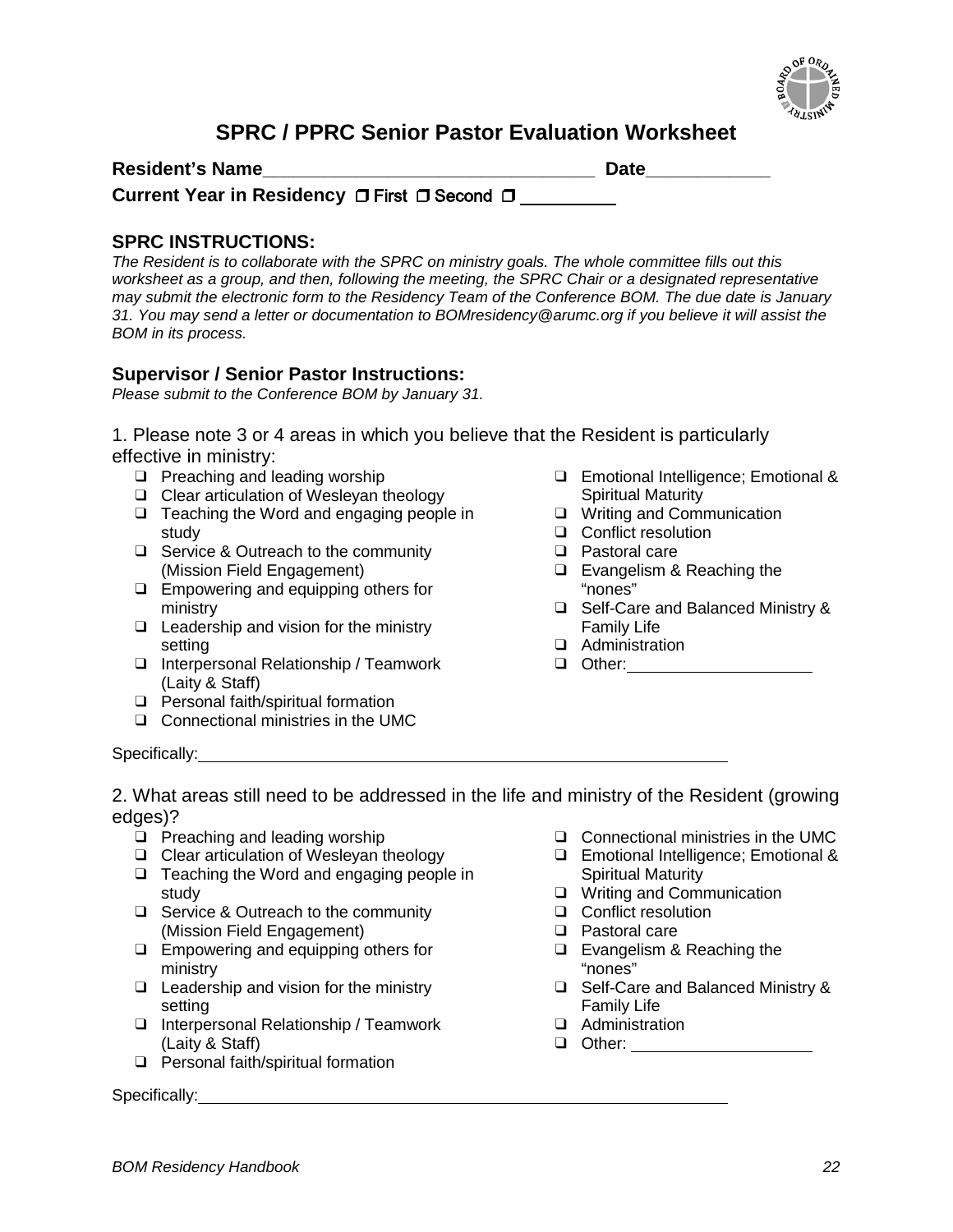

#### **SPRC Evaluation for page 2**

3. What ministry goals did the SPRC (and/or Senior Pastor) and DS set in consultation with your resident at the beginning of the year? How effective was the resident in progressing on or completing the annual ministry goals?

4. How has the resident displayed fruitful ministry in making disciples of Jesus Christ for the transformation of individuals, communities, and the world?

5. Please share any additional information you think would be helpful to the Board of Ordained Ministry as it assesses the resident on her/his gifts and effectiveness in ministry:

#### **THIS WORKSHEET MAY BE KEPT FOR YOUR RECORDS**

**SUBMIT EVALUATION ELECTRONICALLY ON THE CONFERENCE WEBSITE at [https://arumc.org/our-resources/board-of-ordained-ministry/residency-in-ministry/.](https://arumc.org/our-resources/board-of-ordained-ministry/residency-in-ministry/)**

**For Questions, please contact Samantha Meadors or Adam Kirby at [BOMresidency@arumc.org.](mailto:BOMresidency@arumc.org)**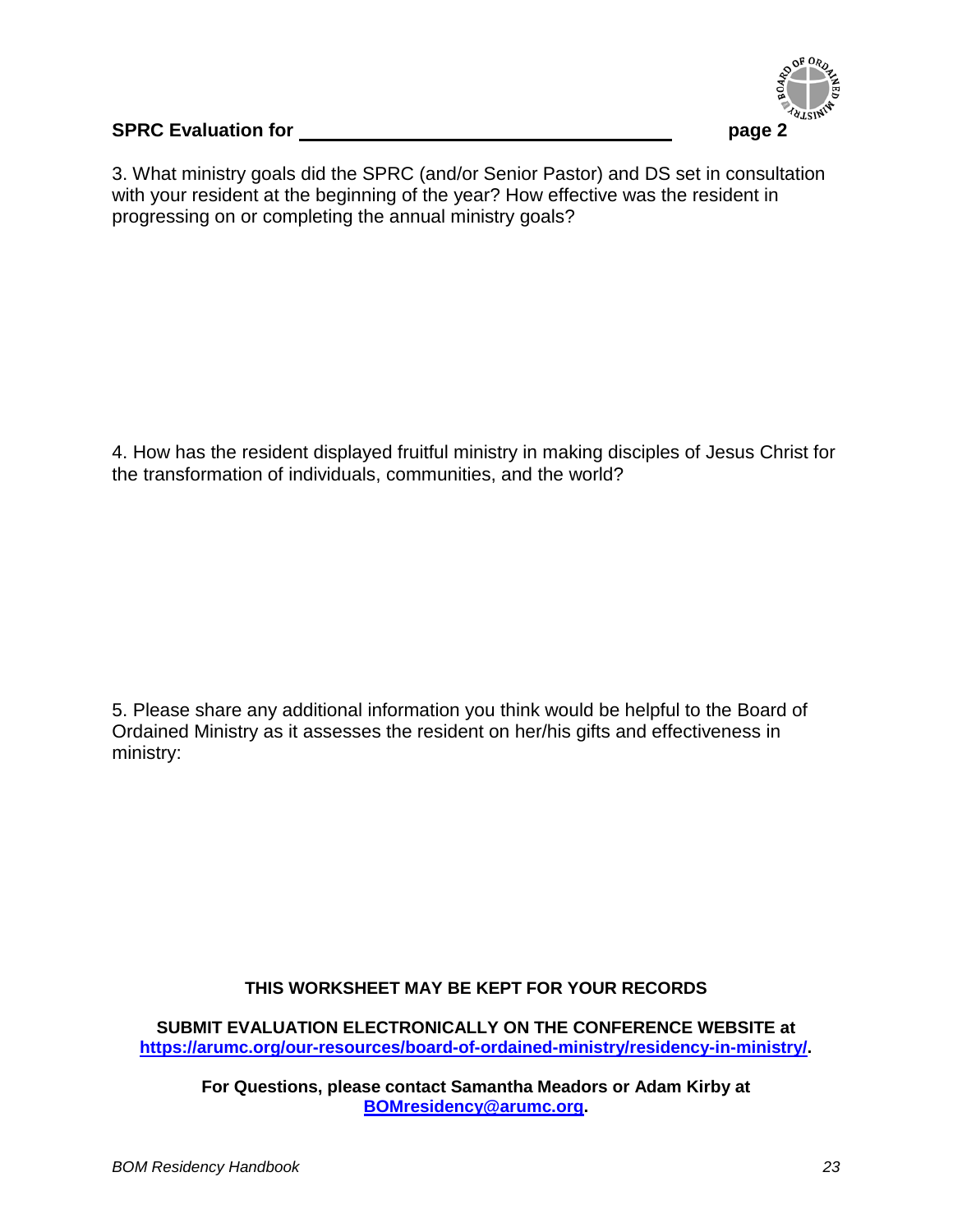

### **DISTRICT SUPERINTENDENT RESIDENT ANNUAL EVALUATION WORKSHEET**

## **Resident's NAME: DATE:**

**Evaluation Process:**

*The Resident is to provide the District Superintendent with this form and a copy of his/her Annual Ministry Goals by December 1. This worksheet mirrors the questions on the electronic evaluation form located on the Conference Website at https://arumc.org/our-resources/board-of-ordained-ministry/residencyin-ministry/.*

*Please submit the electronic form to the director of the Residency Team of the Conference BOM by January 31. You may also attach a letter or documentation to [BOMresidency@arumc.org](mailto:BOMresidency@arumc.org) if you believe it will assist the BOM in its process. In December or early January, the BOM will send a link to the electronic evaluation form. Please contact Dr. Blake Bradford at the above email for questions.*

Your honest, prayerful consideration in the Evaluation is essential to its success. Please take a few moments to consider each question, and please be specific.

1. How have you observed the Resident in the practice of ministry?

2. What are some areas that you would view as the resident's strengths?

3. What are some areas you believe the resident will need to grow in her/his ministry?

4. How has the resident, in her/his appointment, displayed fruitful ministry in making disciples of Jesus Christ for the transformation of individuals, communities, and the world?

*Please also include any information that impacts effectiveness, such as the town has reduced in population dramatically OR the congregation has been healing from conflict*

5. Please outline any comments or concerns you think would be helpful to the BOM as it reviews and evaluates the resident:

#### **Recommendation: As of date submitted, what is your status recommendation to the BOM? (check all that apply)**

- ❒ I recommend the provisional resident for Full Connection (this category is only for those provisional members who have applied for a change in status)
- ❒ I do not recommend Full Connection at this time because of the concerns listed above in #5. (this category is only for those provisional members who have applied for a change in status)
- ❒ I recommend Continuance of Provisional Membership for another year.
- ❒ I recommend Discontinuance of Provisional Membership

Cabinet concurrence with DS evaluation & recommendation:

#### **THIS WORKSHEET MAY BE KEPT FOR YOUR RECORDS SUBMIT EVALUATION ELECTRONICALLY VIA THE CONFERENCE WEBSITE at [https://arumc.org/our-resources/board-of-ordained-ministry/residency-in](https://arumc.org/our-resources/board-of-ordained-ministry/residency-in-ministry/)[ministry/](https://arumc.org/our-resources/board-of-ordained-ministry/residency-in-ministry/)**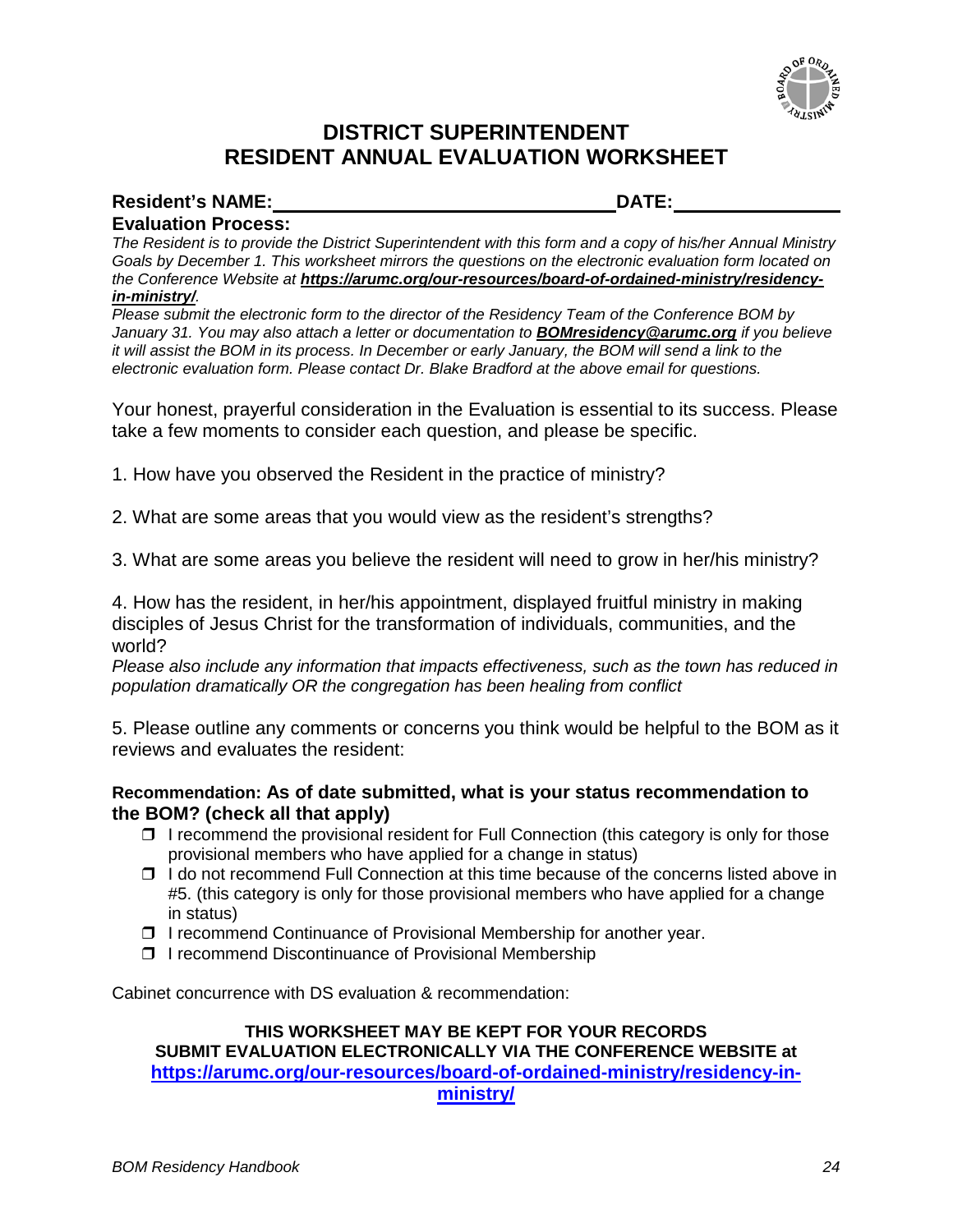

#### RESIDENT'S SELF-EVALUATION WORKSHEET

#### **Resident's Name: Date**

**Current Year in Residency** ❒ First ❒ Second ❒ \_\_\_\_\_

*This worksheet mirrors the questions on the electronic evaluation form located on the Conference Website at [https://arumc.org/our-resources/board-of-ordained](https://arumc.org/our-resources/board-of-ordained-ministry/residency-in-ministry/)[ministry/residency-in-ministry/](https://arumc.org/our-resources/board-of-ordained-ministry/residency-in-ministry/)*

*This evaluation is filled out by the Resident after the SPRC meets for its RIM Evaluation Session. The Resident submits it by January 31.*

1. What have you learned about yourself during this year of residency? How did you grow spiritually and as a disciple?

2. How have you displayed fruitful ministry in making disciples of Jesus Christ for the transformation of individuals, communities, and the world?

3. Briefly describe some ministry challenges you have experience in the last year. How have you grown in the practice of ministry?

4. In what ways do you intend to grow in your effectiveness and fruitfulness in the coming year?

5. Please share any additional information you think would be helpful to the Board of Ordained Ministry: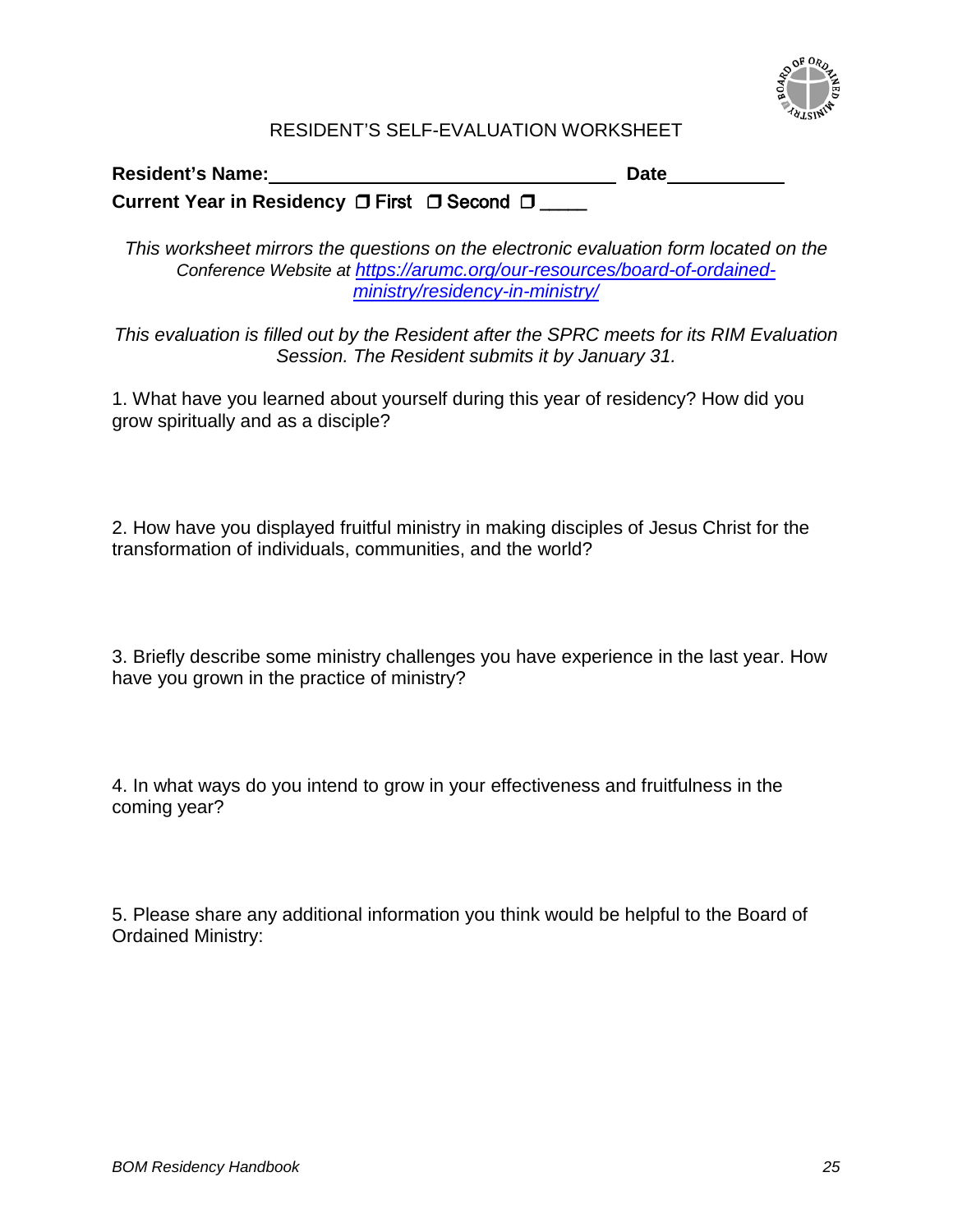

## <span id="page-25-0"></span>**ORDINATION & FULL CONNECTION PRIMARY REQUIREMENT CHECKLIST**

## **First Year**

June 30 ❒ Complete Educational Requirements and Begin Residency August 31 ❒ Watch training video with SPRC/Senior Pastor/Supervisor August ❒ Begin attending Residency Working Gatherings and Online Meetings Sept 1 ◯ Complete Understanding Clergy Sexual Ethics training Dec 1 <del>□</del> S.M.A.R.T. Ministry Goals Submitted to DS Jan 31 ❒ Sermon and worship service submitted to BOM (Elders & Deacons) Jan 31 ❒ S.M.A.R.T. Ministry Goals to BOM Jan 31 ❒ Online Evaluations Submitted: Self-Evaluation, District Superintendent, SPRC/Supervisor Jan 31 ❒ Submit Exploring Your Mission Field Presentation, video, and group evaluations Jan 31 ❒ Any Additional BOM assignments *(or other date as defined)* March/April □ BOM Spring Interviews Spring □ Suggested: submit Fruitfulness project proposal for comments & begin working on project

### **2 Year Seeking Full Connection Plan: Minimum 2 years in Effective Ministry in One Appointment as a Resident**

| August 31 | □ Watch training video with new SPRC members/Supervisor        |
|-----------|----------------------------------------------------------------|
| August    | □ Begin attending Residency Gathering                          |
| Oct 1     | $\Box$ Application for Ordination & Full Connection (Form 105) |
| Oct 1     | $\Box$ Final Deadline for Fruitfulness project proposal        |
| Nov 1     | □ Supervisory Recommendation from DS and Cabinet               |
| Dec 1     | □ S.M.A.R.T. Ministry Goals Submitted to DS (updated)          |
| Jan 31    | $\Box$ Fruitfulness Project (paper and video) submitted to BOM |
| Jan 31    | □ S.M.A.R.T. Ministry Goals to BOM (updated)                   |
| Jan 31    | □ Discipline Questions (Elders ¶335.8a-c; Deacons ¶330.5a-c)   |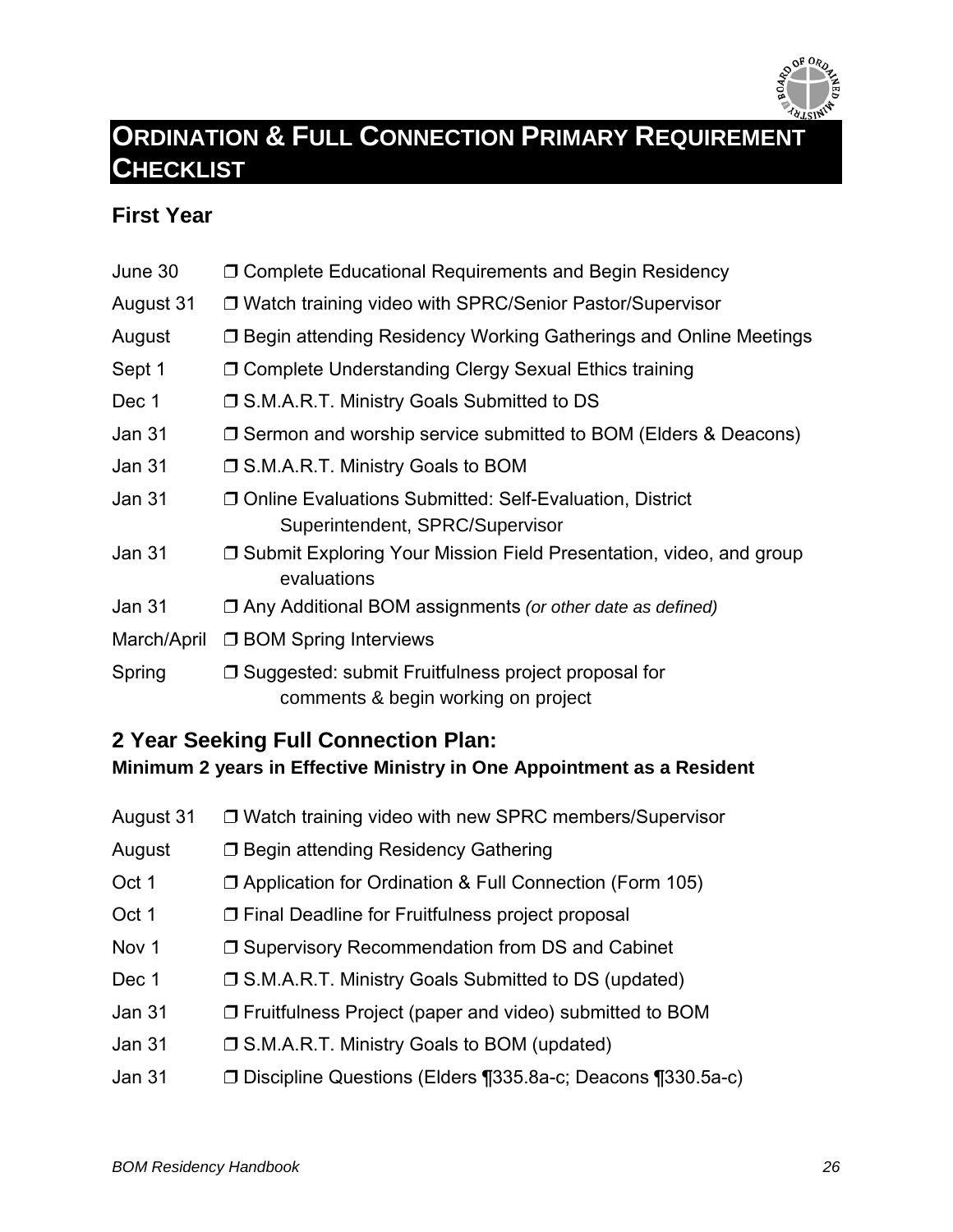

- Jan 31 ❒ Online Evaluations Submitted: Self-Evaluation, District Superintendent, SPRC/Supervisor
- Jan 31 ❒ Any Additional BOM assignments *(or other date as defined)*

❒ Satisfy the BOM re: physical, mental, and emotional health

February ❒ BOM Spring Interviews

## **2 Year Continuance Plan:**

### **Minimum 2 years in Effective Ministry in One Appointment as a Resident required for Full Connection**

| August 31     | □ Watch training video with new SPRC members/Supervisor                                          |
|---------------|--------------------------------------------------------------------------------------------------|
| August        | □ Begin attending Residency Gatherings                                                           |
| Dec 1         | □ S.M.A.R.T. Ministry Goals Submitted to DS (updated)                                            |
| Jan 31        | □ Discipline Questions (Elders ¶335.7a-c; Deacons ¶330.5a-c)                                     |
| <b>Jan 31</b> | □ S.M.A.R.T. Ministry Goals to BOM (updated)                                                     |
| Jan 31        | □ Online Evaluations Submitted: Self-Evaluation, District<br>Superintendent, and SPRC/Supervisor |
| <b>Jan 31</b> | □ Any Additional BOM assignments (or other date as defined)                                      |
|               | $\Box$ Satisfy the BOM re: physical, mental, and emotional health                                |
| March/April   | <b>J BOM Spring Interviews</b>                                                                   |
| Spring        | □ Suggested: submit Fruitfulness project proposal for<br>comments & begin working on project     |

## **3rd Year or more Full Connection Plan:**

## **Minimum 2 years in Effective Ministry in One Appointment as a Resident required for Full Connection**

- August 31 ❒ Watch training video with new SPRC members/ Supervisor
- August ❒ Begin attending Residency Gathering
- Oct 1 ❒ Submit Fruitfulness project proposal *If seeking Ordination*
- Oct 1 ❒ Application for Ordination (Form 105)—*If seeking Ordination*
- Nov 1 ❒ DS & Cabinet Supervisory Recommendation—*If seeking Ordination*
- Dec 1 ◯ S.M.A.R.T. Ministry Goals Submitted to DS (updated)
- Jan 31 ❒ Fruitfulness Project *(paper and video) submitted to the BOM If seeking Ordination*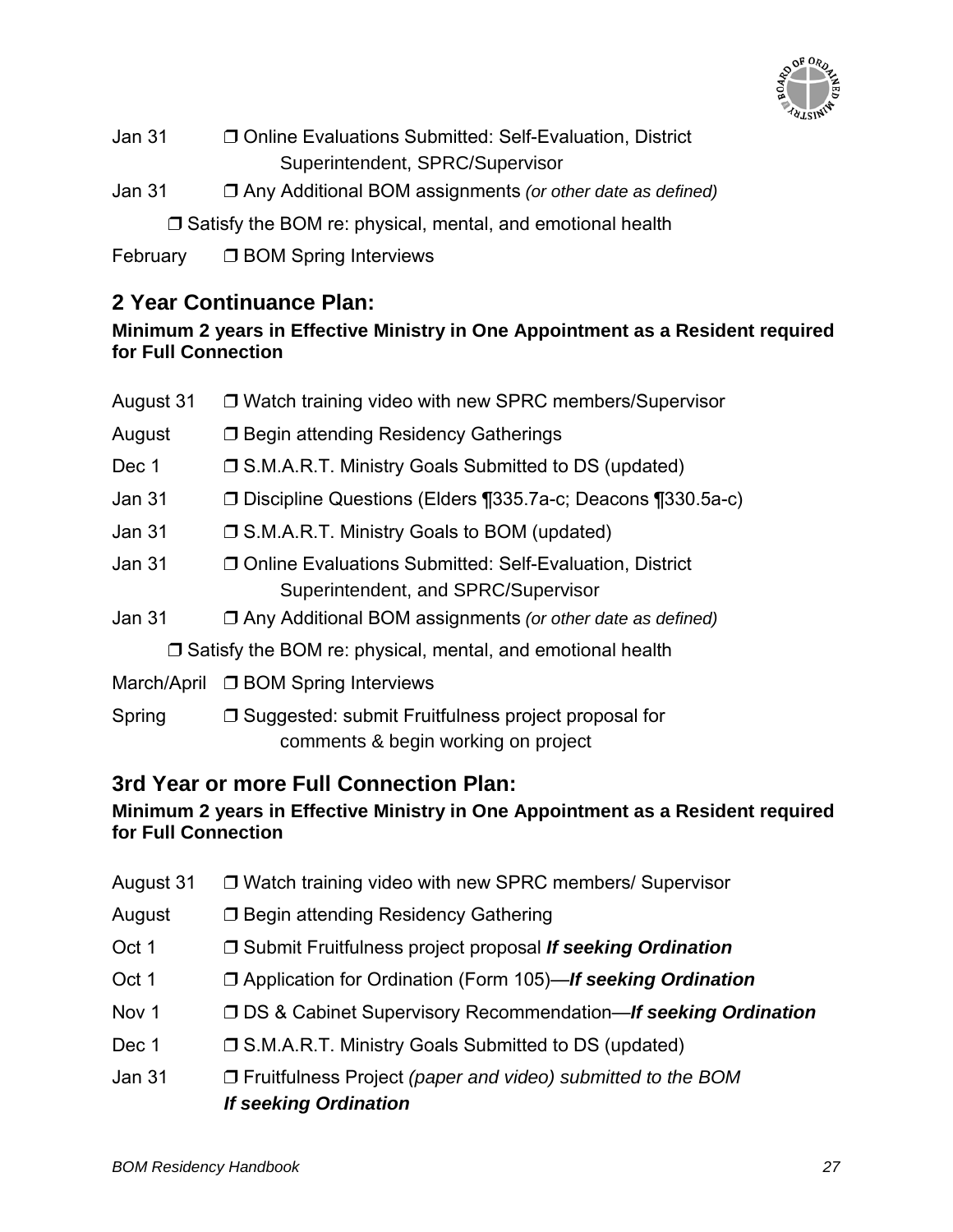

- Jan 31 ❒ S.M.A.R.T. Ministry Goals to BOM (updated)
- Jan 31 ❒ Online Evaluations Submitted: Self-Evaluation, District Superintendent, and SPRC/Supervisor
- Jan 31 ❒ Any Additional BOM assignments *(or other date as defined)*

❒ Satisfy the BOM re: physical, mental, and emotional health

Feb/March ❒ BOM Spring Interviews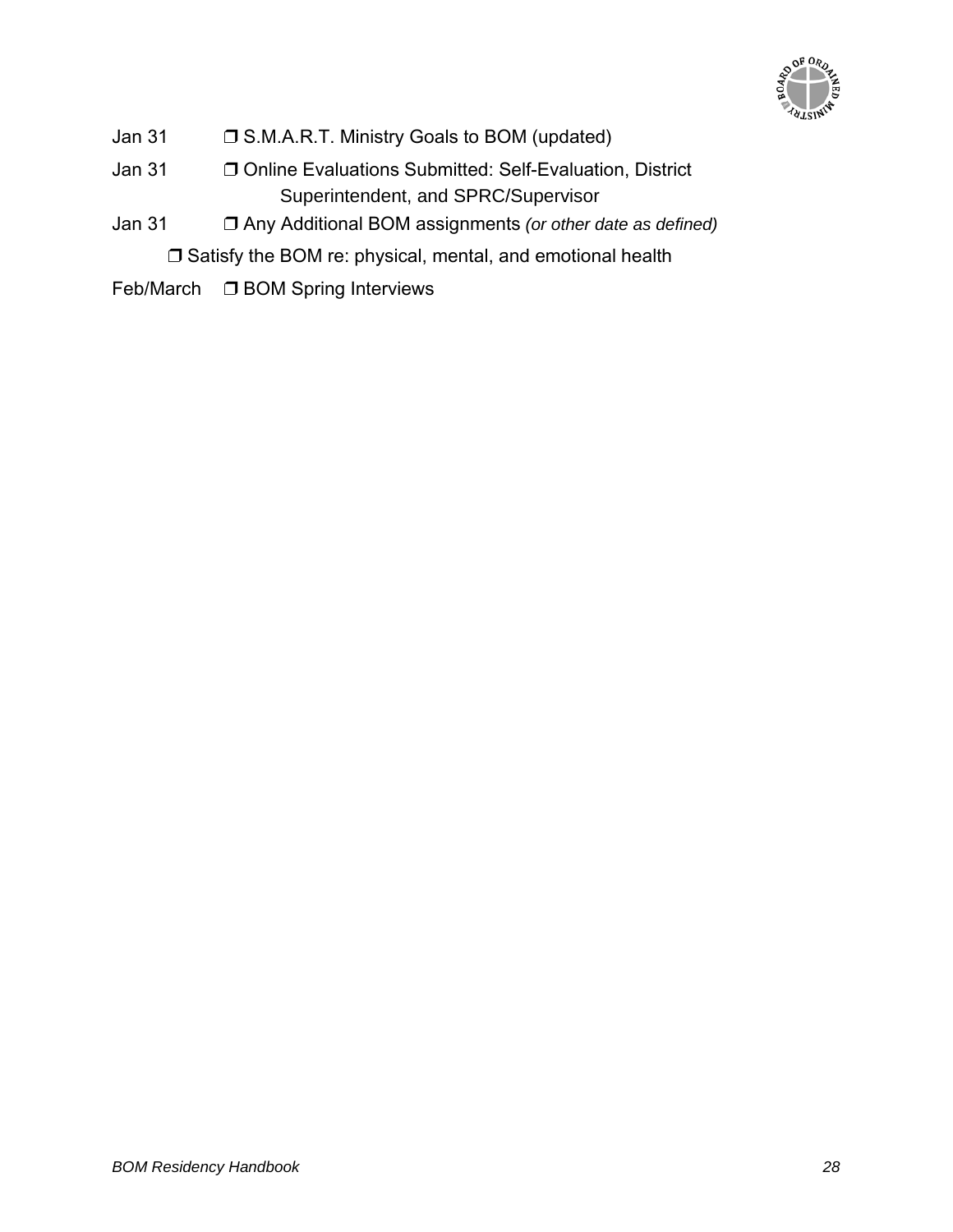

## <span id="page-28-0"></span>**QUICK LIST: BOM PROVISIONAL ASSIGNMENTS**

Some notes for all assignments:

- Use the following digital title process for pdf file name: Lastname.firstname.assignment.year.pdf. For example: Doe.Jane.Sermon.2017.pdf
- Format on letter sized 8.5x11
- Please use Times New Roman (or similar) 12 pt. font and 1.5 space with one inch margins
- Include your Name & Page Number on each page (Use the "footer" or "header" function for this)
- The year of the residency program (1st, 2nd,  $3^{rd}...$   $8^{th}$ ) and a description of the assignment at the top of the first page or the assignment.
- Use ONLY the PDF format for Online Drive or email submissions of written documents.
- Assignments submitted incorrectly may make it impossible for the BOM to distribute the assignment to readers, and therefore may require resubmission.
- Videos & written materials should be uploaded to the BOM via the ARUMC.org's online drive. The BOM administrator will supply residents with a personal link and instructions for video upload.
- Use your ARUMC.org address for all assignment submissions. You will receive directions on using the ARUMC online google drive from the BOM Administrator.

## **Resident's S.M.A.R.T. Ministry Goals**

## **(DUE DECEMBER 1 to your DS every year)**

#### **(DUE JANUARY 31 to BOM every year)**

- Each Fall, the resident will submit their S.M.A.R.T. Ministry Goals to their DS by December 1.
- Annually, the resident will submit their S.M.A.R.T. Ministry Goals to the BOM by January 31 via the ARUMC.org's online drive.

## **1st Year Sermon & Worship Service**

## **(DUE JANUARY 31)**

- A Biblically based sermon that includes in its content the Wesleyan view of prevenient grace.
- Video demonstrating effectiveness in preaching and worship leadership. Include the ENTIRE worship service in the video.
- If you are an outline or "no notes" preacher, please transcribe and edit your sermon after it is preached so that the board will have the full text.
- Video and written sermon uploaded to the BOM via the ARUMC.org's online drive.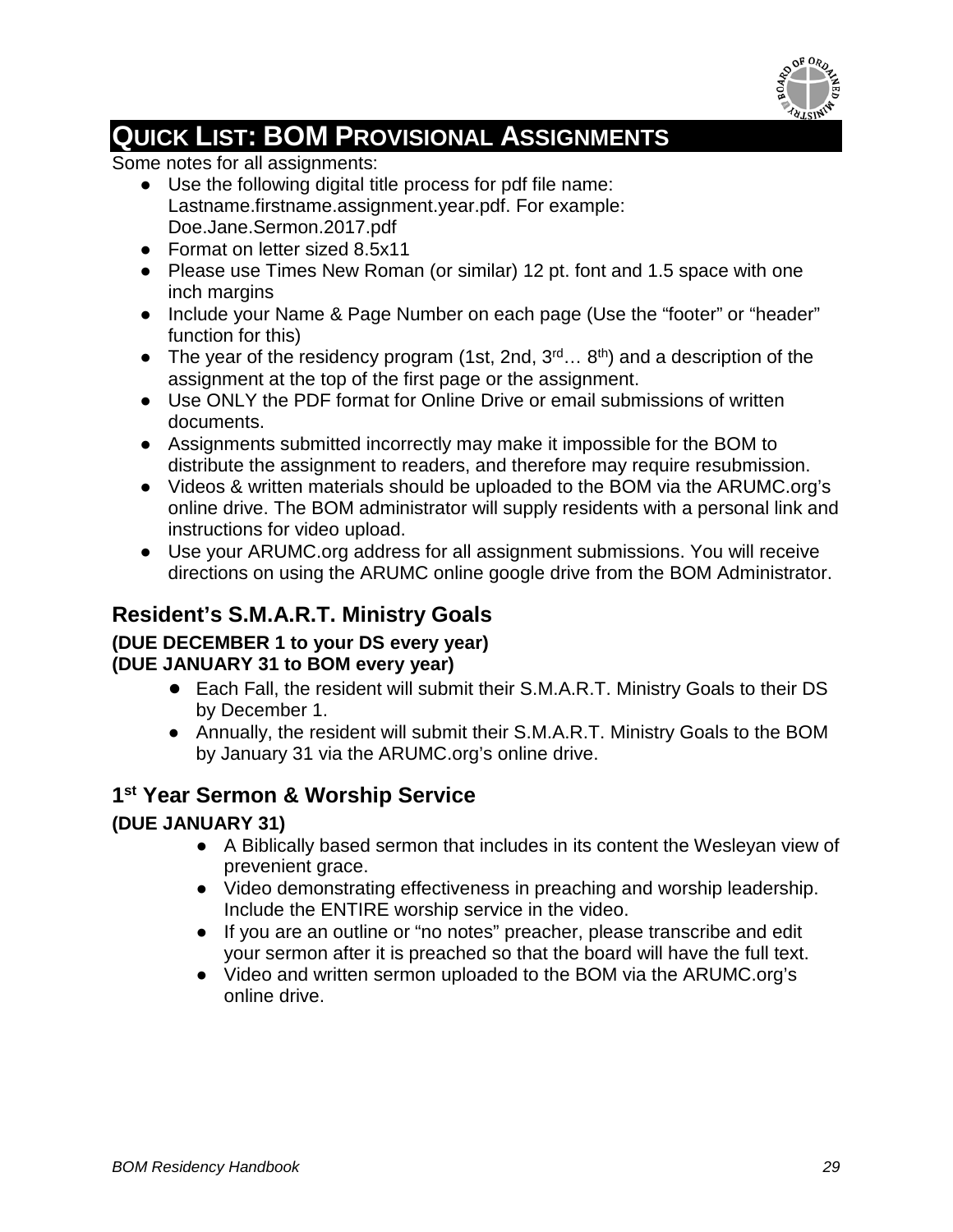

## **Discipline Questions**

## **(2nd YEAR, DUE JANUARY 31)**

- 2012 *Discipline*, ¶330.5.a-c for deacons and ¶335.8a-c for elders.
- Print the question in bold before each answer. A suggested rule of thumb is an average of one to two pages per question. Please 1.5 space with 1-inch margins.
- Written PDF copy uploaded to the BOM via the ARUMC.org's online drive.

## **Fruitfulness Project**

## **(DUE YEAR SEEKING ORDINATION, JANUARY 31)**

- In the conference year that you seek ordination, a video and written project that demonstrates fruitfulness in carrying out the church's mission of "Making Disciples for the Transformation of the World" is required.
- Written response from the RIM Team concerning your project concept is required) by October 1. There is a form online to submit your Proposal. The response from the RIM team concerning your project proposal does not guarantee the approval of your final project or its implementation by the Board of Ordained Ministry.
- Submit a video (3-5 minutes max) and written (under 15 pages, plus appendix) Fruitfulness Project report to the BOM. Following completion of the project, the resident will upload video and written project to the BOM via the ARUMC.org's online drive by January 31.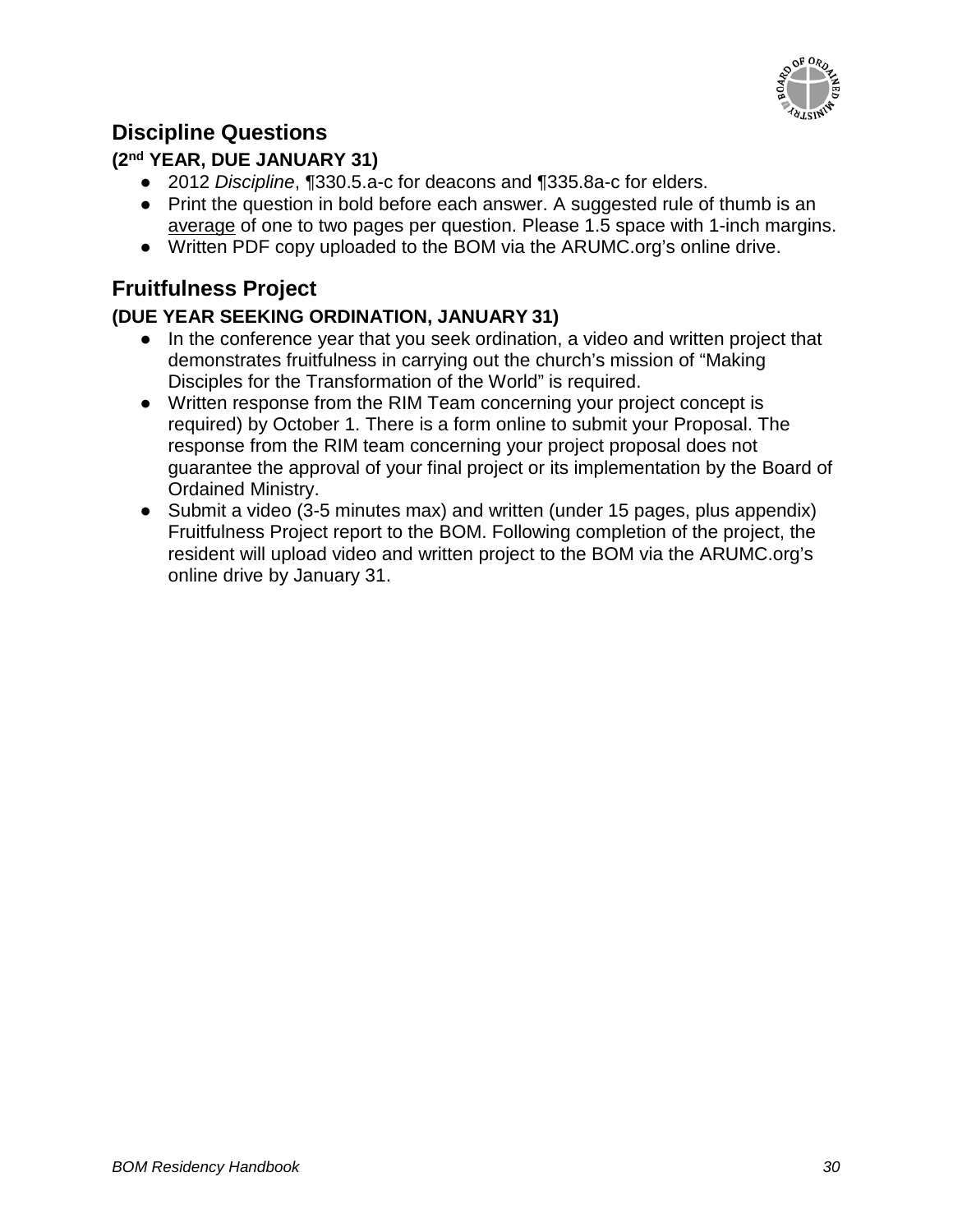

#### **THE UNITED METHODIST CHURCH APPLICATION FOR CLERGY RELATIONSHIP TO THE ANNUAL CONFERENCE**

| Address: __________________                                                                                                                                                                                                                                                                               |
|-----------------------------------------------------------------------------------------------------------------------------------------------------------------------------------------------------------------------------------------------------------------------------------------------------------|
| (Street, City, State, Zip code)                                                                                                                                                                                                                                                                           |
|                                                                                                                                                                                                                                                                                                           |
| Email Address: Email Address:                                                                                                                                                                                                                                                                             |
| Being fully persuaded that God has called me to be a minister of the gospel of our Lord Jesus Christ, I<br>hereby request affirmation of that call by the United Methodist Church through the granting of a clergy<br>relationship to the annual conference. The relationship for which I am applying is: |
| <b>Local Pastor</b><br>_____ Part-time<br><b>Full-time</b><br>____ Associate Membership<br><b>Novisional Membership</b><br>Deacon in Full Connection<br><b>Elder in Full Connection</b>                                                                                                                   |
| At the same time that I am applying for this relationship to the annual conference, I am also applying for:                                                                                                                                                                                               |
| ____ License for Pastoral Ministry<br>____ License for the Ministry of a Deacon<br>____ Ordination as a Deacon<br>____ Ordination as an Elder<br>Recognition of orders granted by another denomination                                                                                                    |
|                                                                                                                                                                                                                                                                                                           |
| An application for membership in full connection is to be sent to Arkansas Conference, BOM<br>Administrator, 800 Daisy Bates Drive, Little Rock, AR 72202.                                                                                                                                                |
|                                                                                                                                                                                                                                                                                                           |

*An application for license as a local pastor, associate membership, or provisional membership is to be sent to both the District Committee on Ordained Ministry and to the BOM Administrator at the Arkansas Conference.*

Form AR105, revised 2011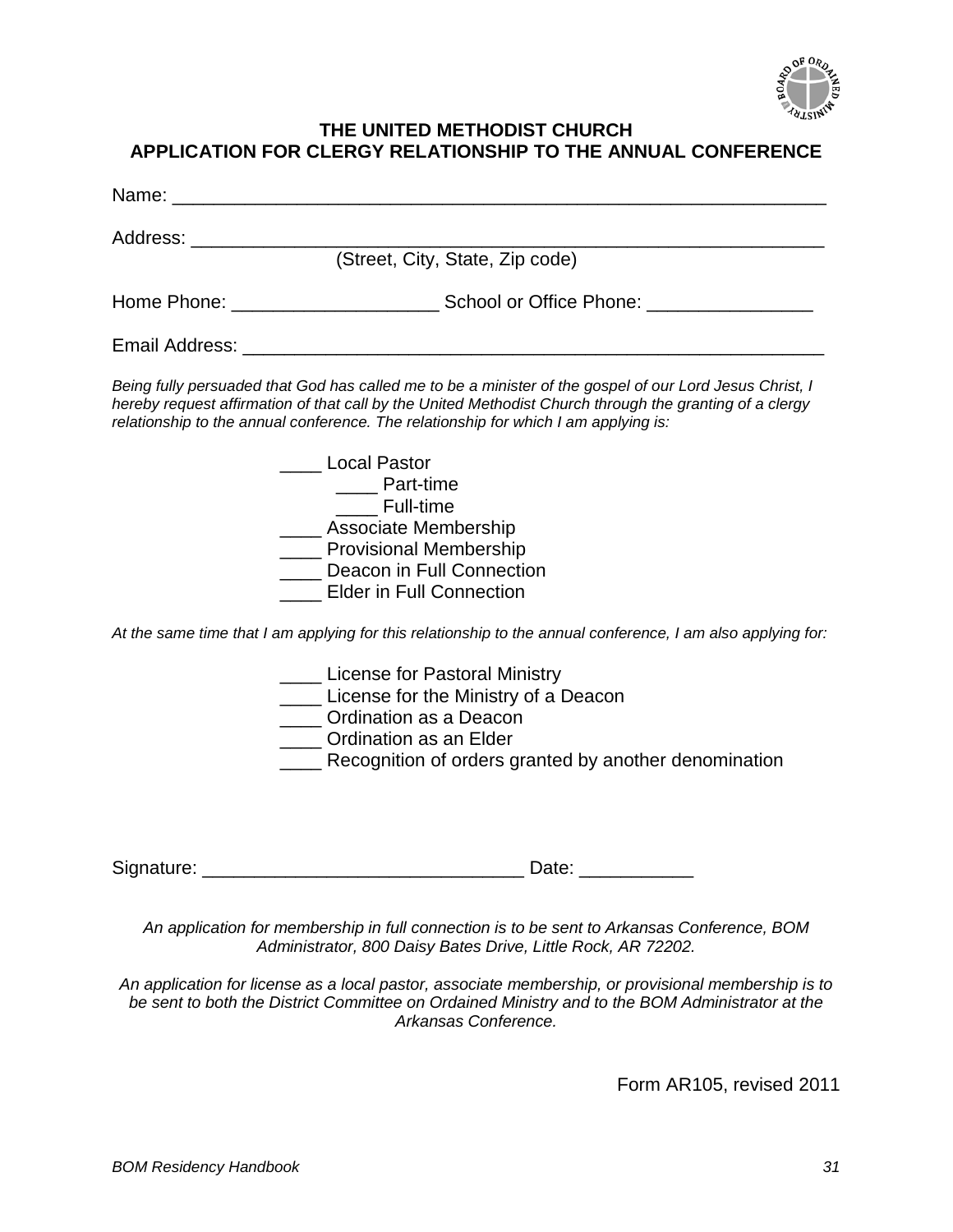

## **ACKNOWLEDGEMENT OF RECEIPT OF THE 2018-2019 RIM HANDBOOK**

*Please read this RIM Handbook and appropriate UMC Discipline sections carefully to understand these provisional Residency expectations before you sign this document.*

I understand that this Residency Program Handbook is designed to reflect the RIM Program's guidelines for provisional members for the current annual conference year, and I understand that the handbook, its contents, and assignments are often changed following annual conference each year to comply with conference policy and residency best practices. I understand that the Residency in Ministry Program may change the requirements for Ordination/Full Connection at any time based on church law in the current UM Discipline (and Judicial Council rulings), GBHEM interpretations, Arkansas Annual Conference policy changes, and/or Arkansas Conference Board of Ordained Ministry action. I understand that the contents of this handbook are simply general expectations, policies, and guidelines, not a contract or implied contract with the resident. The requirements for ordination and the contents of the handbook may change at any time.

Finally, I understand that, as a provisional resident, I am "on trial in preparation for membership in full connection in the annual conference as deacons or elders." I am also "on probation as to character, servant leadership, and effectiveness in ministry." I understand that the completion of assignments and directives is my responsibility as a provisional resident, and that the "Board of Ordained Ministry shall review and evaluate" me and my ministry in matters of call, fitness, effectiveness, and fruitfulness as I seek continuance of provisional membership and Full Connection. (2016 Discipline, ¶327)

I have reviewed the Residency Handbook and understand its content.

Resident Name (Printed):

Resident Signature:

Date of Acknowledgement:

**Include this document in Resident's BOM file:** Arkansas Conference Office of Ordained Ministry 800 Daisy Bates Drive, Little Rock, AR 72202-3770 Office: 501-324-8033 Fax: 501-324-8018 [BOM@arumc.org](mailto:BOM@arumc.org)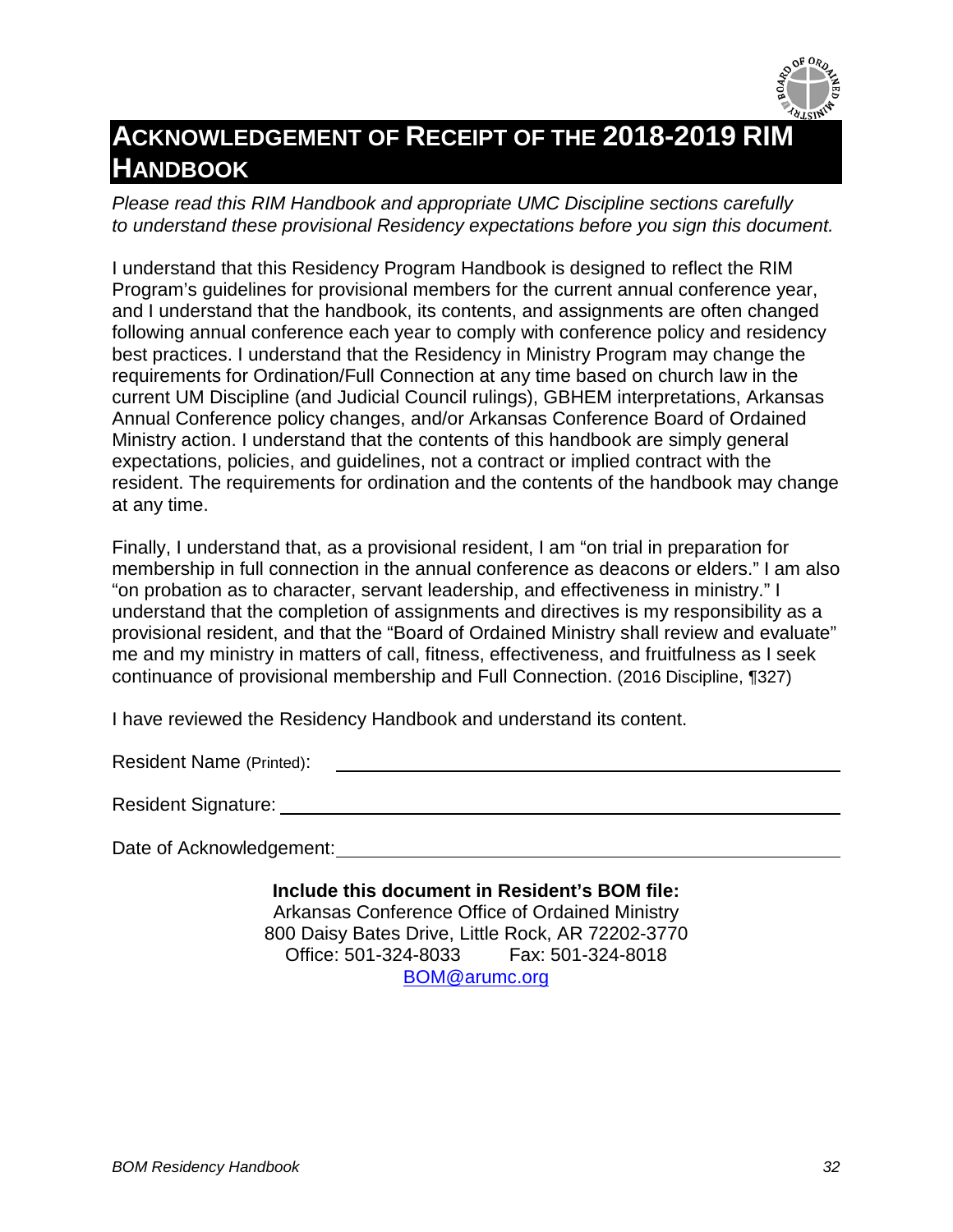

## **ADDENDUM 1: FEEDBACK ON A SERMON**

*Adapted from Perkins Internship Program Handbook*

DATE OF SERMON COMMENTS BY

SCRIPTURE PASSAGE(S)

#### **SERMON INTRODUCTION:**

What was helpful? What was not helpful?

#### **SERMON BODY:**

1. In a sentence or two, state what you heard as the central message of the sermon.

2. How well was the central message related to the scripture passage?

3. How well were you able to follow the preacher? What helped or distracted?

4. At which points did the sermon address real issues, both those with which you struggle and issues in the community and world?

5. Did the preacher use effective illustrations?

#### **SERMON CONCLUSION:**

What was helpful? What was not helpful?

#### **DELIVERY:**

1. As you look at the preacher, describe your most prominent impression.